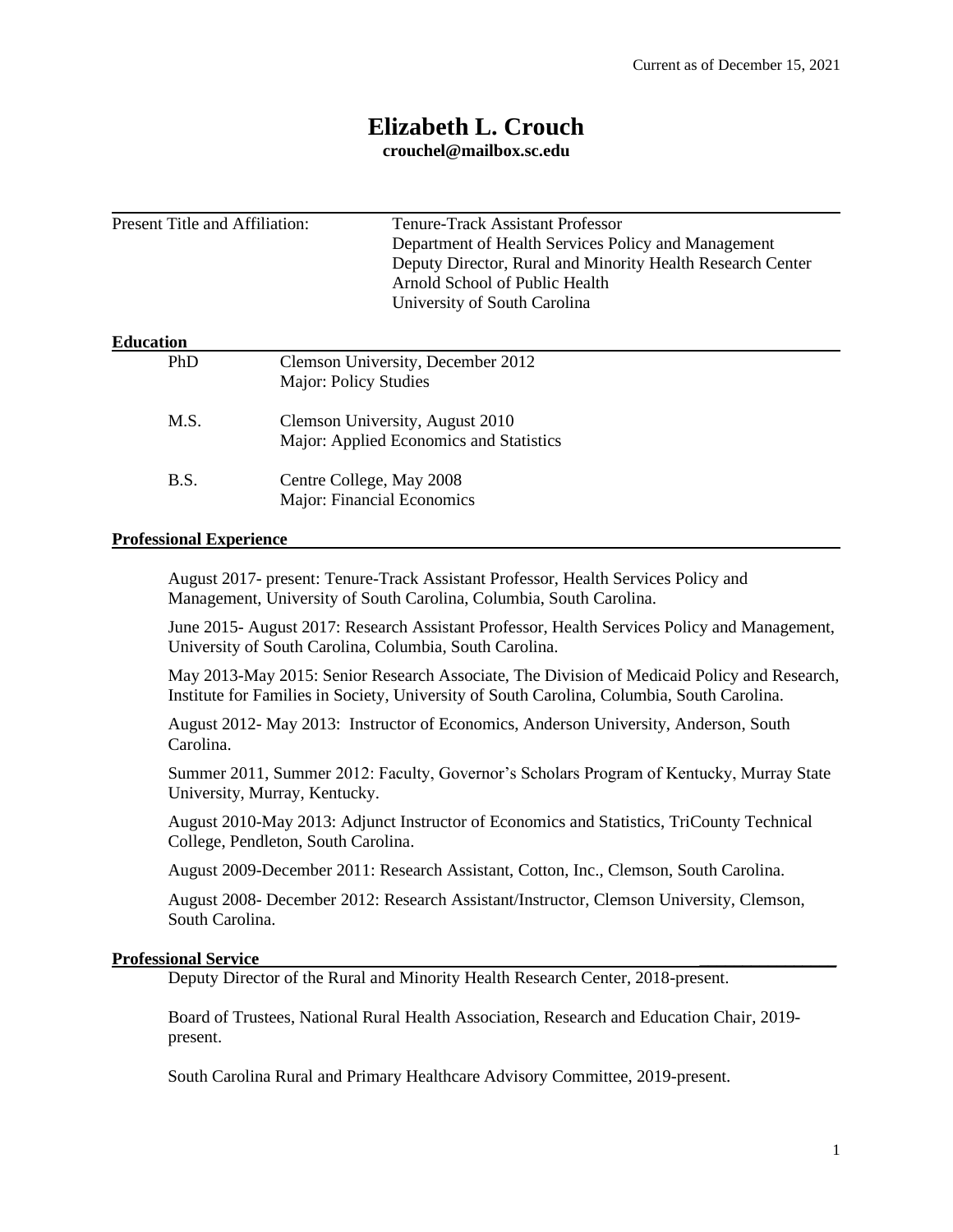Editorial Board for the Journal of Rural Health, 2019-2021.

National Rural Health Association Rural Heath Fellow Program, 2018-2019.

#### **Honors & Awards \_\_\_\_\_\_\_\_\_\_\_\_\_\_\_\_\_\_\_\_\_\_\_\_\_\_\_\_\_\_\_\_\_\_\_\_\_\_\_\_\_\_\_\_\_\_\_\_\_\_\_\_\_\_\_\_\_\_\_\_\_\_\_\_\_\_\_\_**

University of South Carolina Breakthrough Star, 2021.

Delta Omega Honor Society Induction, Mu Chapter, on May 8, 2019. University of South Carolina, Arnold School of Public Health. 2018-2019 Faculty Inductee.

Cotton Incorporated Doctoral Research Fellowship, August 2009-December 2011.

Full Assistantship, Clemson University, 2008-2012.

Faculty (4 year full-tuition) Scholarship, Centre College, August 2004- May 2008.

#### Research Support

#### *Grants and Contracts Funded as Principal Investigator (Total funding as PI > \$6,700,000)*

Improving STD Prevention and Care Through Partnerships CDC Foundation/ National Foundation for the Centers for Disease and Control and Prevention, Inc. 1/1/2021-7/31/2022 Total Award- \$308,750

FY 21 Maternal Infant and Early Childhood Home Visiting Program Coordinated Evaluation 09/31/2021 – 09/29/2023 Health Resources & Services Administration (HRSA)/HHS in collaboration with Children's Trust of South Carolina Total Award - \$321,191

Rural Border Health Chartbook: An Update National Rural Health Association 03/01/2021-07/31/2021 Total Award \$175,000 **Note: Co-Principal Investigator** with Dr. Jan Eberth

Rural Health Research Grant Program Cooperative Agreement 2020-2024 Health Resources & Services Administration (HRSA)/HHS 09/01/2020 – 08/31/2024 Total Award \$2,800,000 **Note: Co-Principal Investigator** with Dr. Jan Eberth

Continuing the Examination of SC MIECHV Client and Staff Attrition and the Organizational Factors that Promote Retention 09/30/2020 – 09/29/2022 Health Resources & Services Administration (HRSA)/HHS in collaboration with Children's Trust of South Carolina Total Award - \$371,110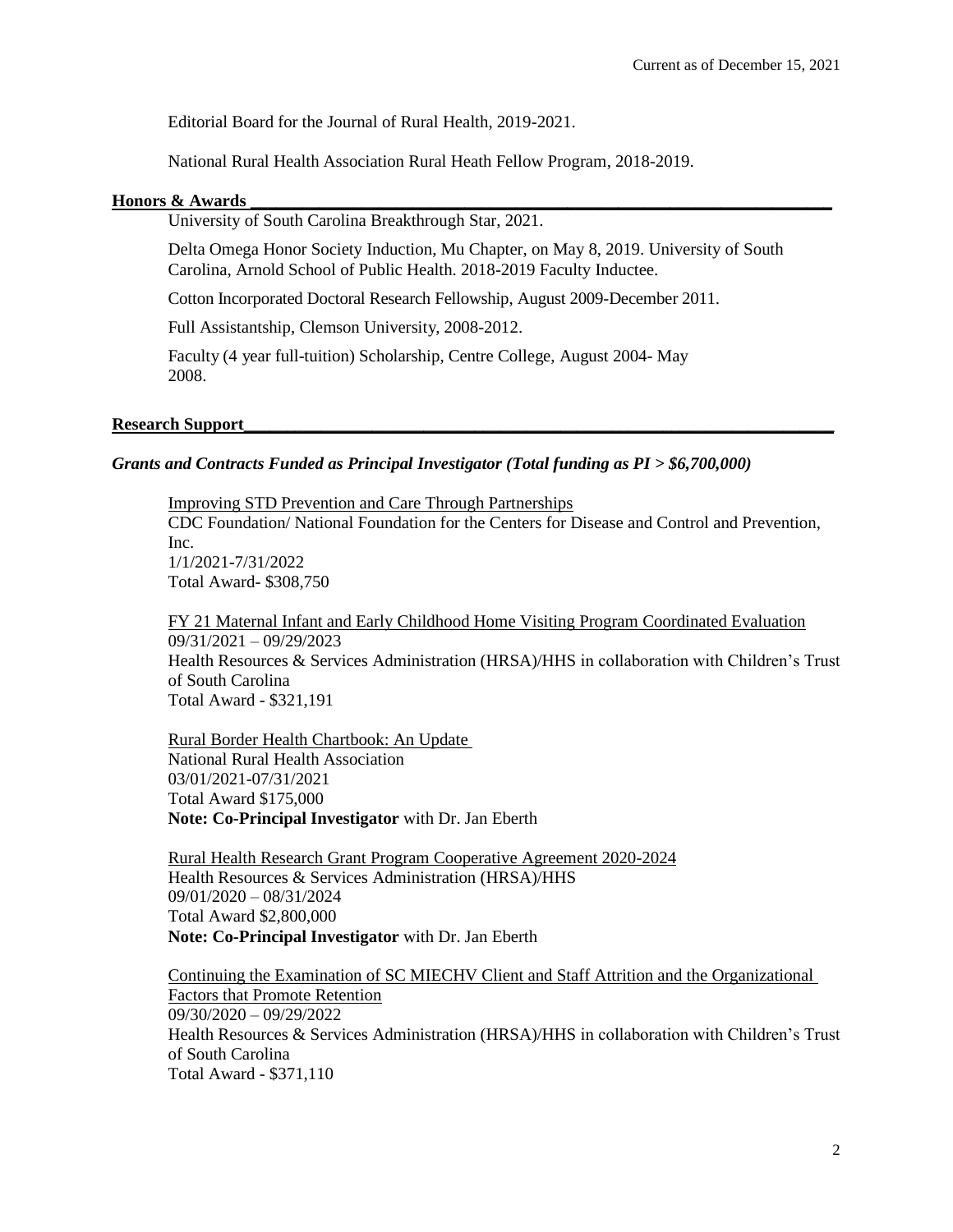Piloting Implementation of family engagement strategies within school mental health services in rural elementary schools SC Center for Rural and Primary Healthcare 07/01/2020 – 06/31/2021 Total Award \$99,980 **Note: Co-Principal Investigator** with Dr. Melinda Merrell

Examining SC MIECHV Client and Staff Attrition and the Organizational Factors that Promote Retention 09/30/2019 – 09/29/2021 Health Resources & Services Administration (HRSA)/HHS in collaboration with Children's Trust of South Carolina Total Award - \$382,061

Community Support for Young Parents (CSYP-II) Evaluation Children's Trust of South Carolina with funding from the Federal Office of Adolescent Health/HHS 07/01/2018 – 06/30/2020 Total Award \$187,182

Maternal, Infant, and Early Childhood Home Visiting Program Expanded Workforce Evaluation Part II Health Resources & Services Administration (HRSA)/HHS in collaboration with Children's Trust of South Carolina 10/01/2018 – 09/30/2019 Total Award - \$362,827

Maternal, Infant, and Early Childhood Home Visiting Program Client Survey Health Resources & Services Administration (HRSA)/HHS in collaboration with Children's Trust of South Carolina 10/01/2018 – 09/30/2020 Total Award - \$395,976

Maternal, Infant, and Early Childhood Home Visiting Program Needs Assessment Health Resources & Services Administration (HRSA)/HHS in collaboration with Children's Trust of South Carolina 01/01/2019 – 9/30/2020 Total Award \$98,839

CDC Foundation Medicaid Analysis 2019 CDC Foundation/ National Foundation for the Centers for Disease and Control and Prevention, Inc. 03/01/2019 – 12/31/2019 Total Award - \$75,000

Rural Health Research Center Cooperative Agreement 2019-2020 – NCI Project 09/01/2019 – 08/31/2020 Health Resources & Services Administration (HRSA)/HHS Total Sponsor Amount \$329,775 **Role: Co-Principal Investigator** with Dr. Jan Eberth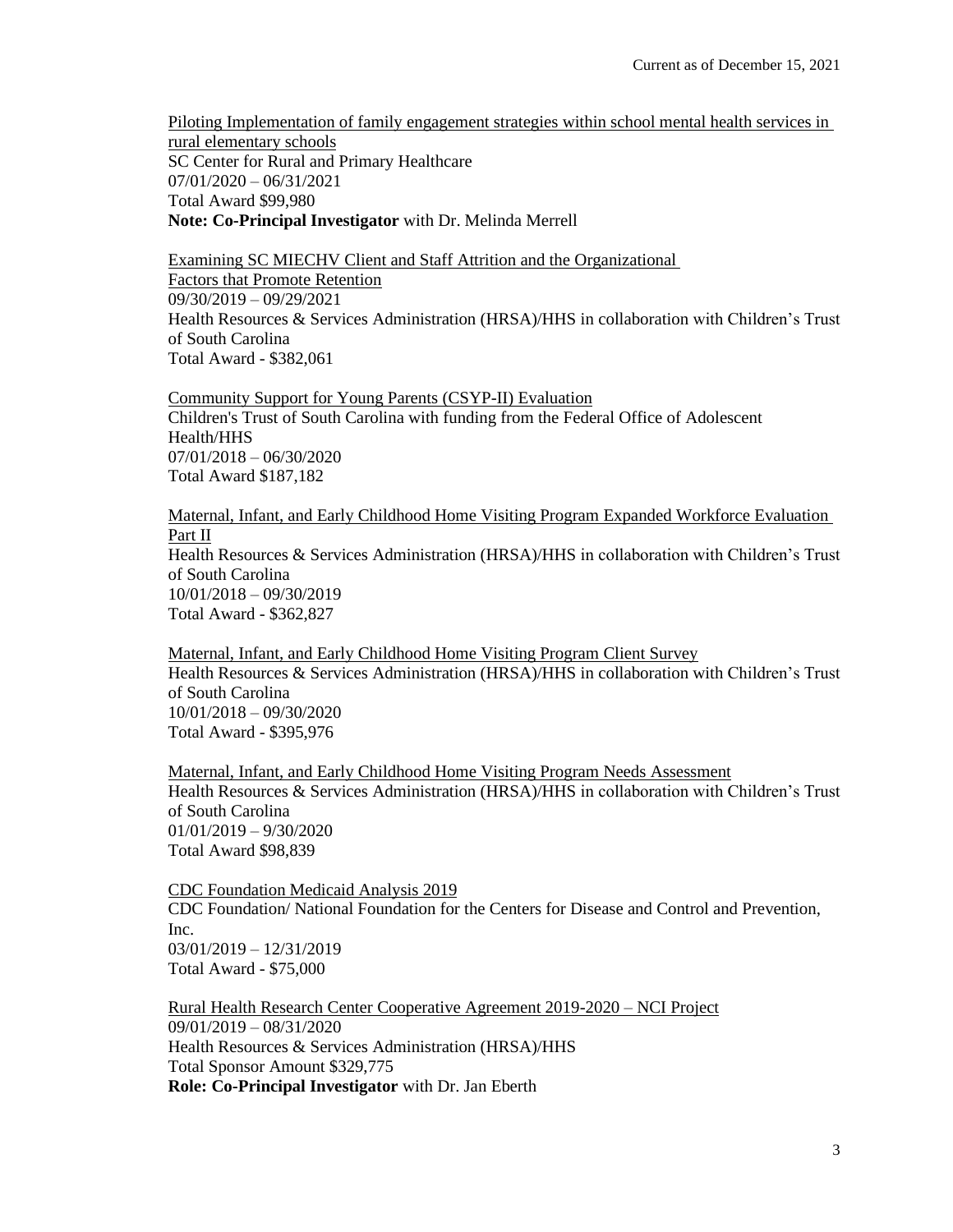Rural Health Research Grant Program Cooperative Agreement 2018-2019 Health Resources & Services Administration (HRSA)/HHS 11500-FA80 09/01/2018 – 08/31/2019 Total Award \$700,000 PI – Dr. Jan Eberth **Role: Co-Principal Investigator** with Dr. Jan Eberth

Return on Investment for the Collaborative for Reproductive Education and Wellness (CREW) Learning Collaborative SC Campaign To Prevent Teen Pregnancy with funds from Blue Cross/Blue Shield Foundation of South Carolina 11500-19-51108 03/01/2019 – 12/31/2019 Total Award - \$64,952

Return on Investment for the South Carolina Adolescent Reproductive Health Leadership Institute (SCARHLI) South Carolina Campaign to Prevent Teen Pregnancy/The Duke Endowment 11550-KA21 02/16/2018 - 12/15/2018 Total Award - \$35,489

Rural Oral Health Advancement and Delivery Systems (ROADS) Medical University of South Carolina /DentaQuest Foundation 01/01/2015 – 1/1/2017 Total Award - \$45,000

Birth Outcomes Collaborative Association of Maternal and Child Health Programs 8/1/2015-12/31/2016 Total Award - \$45,000

## *Grants and Contracts Funded as Co-Investigator*

Rural Health Research Grant Program Cooperative Agreement 2012-2016 Health Resources & Services Administration (HRSA)/HHS 09/01/2012-08/31/2016 Total Award \$2,640,000 PI – Dr. Jan Probst (10% Time/Effort)

Maternal, Infant, and Early Childhood Home Visiting Program Expanded Workforce Evaluation Health Resources & Services Administration (HRSA)/HHS in collaboration with Children's Trust of South Carolina 10/01/2016 – 09/30/2017 PI – Dr. Elizabeth Radcliff Total Award - \$280,403 (59% Time/Effort)

Maternal, Infant, and Early Childhood Home Visiting Program Competitive Enhanced Expansion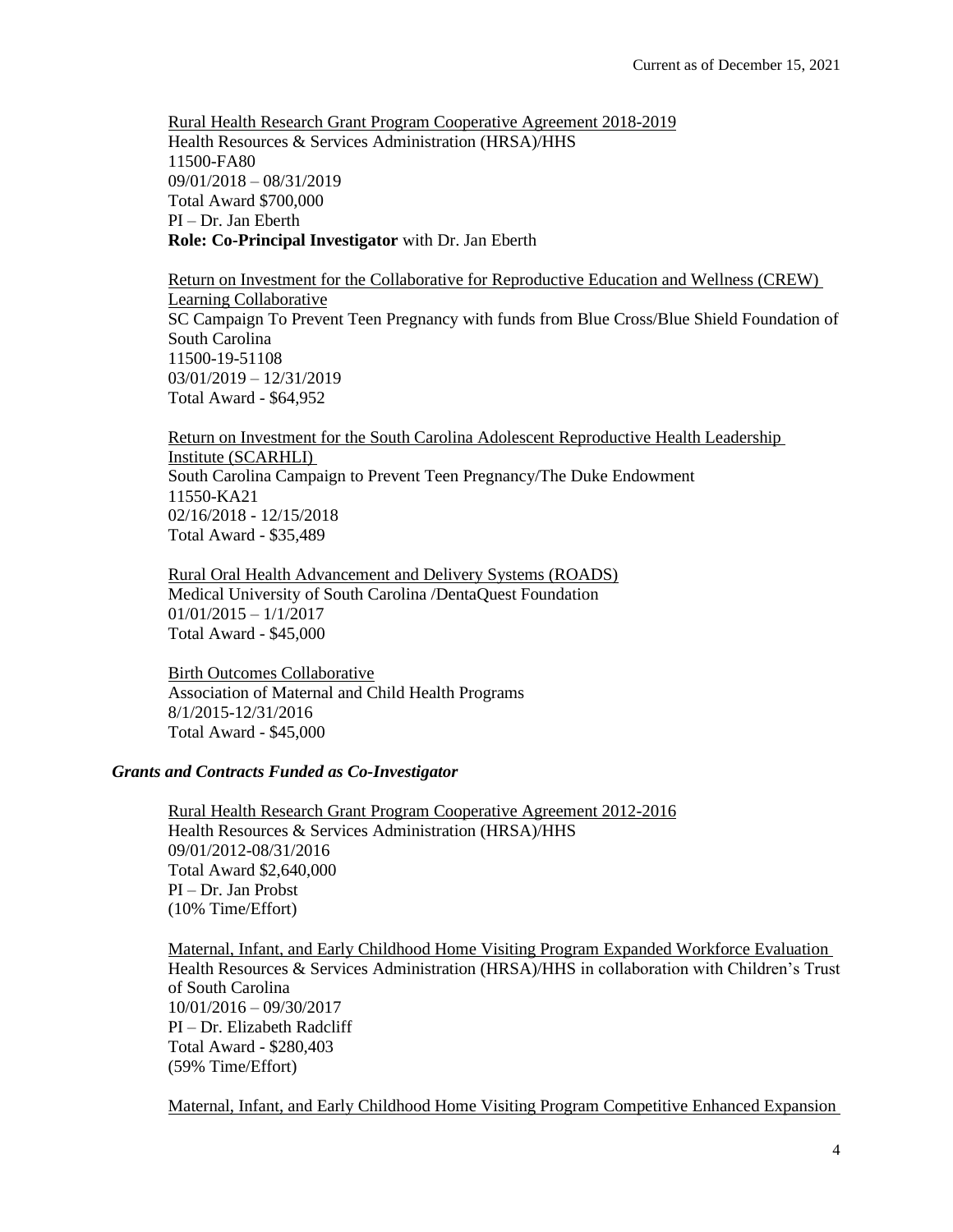with Quality Component Project Health Resources & Services Administration (HRSA)/HHS in collaboration with Children's Trust of South Carolina 10/01/2016 – 09/30/2017 PI – Dr. Elizabeth Radcliff Total Award - \$364,354 (16% Time/Effort)

Maternal, Infant, and Early Childhood Home Visiting Program Formula Project Health Resources & Services Administration (HRSA)/HHS in collaboration with Children's Trust of South Carolina 10/01/2016 – 09/30/2017 PI – Dr. Elizabeth Radcliff Total Award - \$132,148 (9% Time/Effort)

Maternal, Infant, and Early Childhood Home Visiting Program Expanded Workforce Evaluation Part I

Health Resources & Services Administration (HRSA)/HHS in collaboration with Children's Trust of South Carolina 10/01/2017 – 09/30/2018 PI – Dr. Elizabeth Radcliff Total Award - \$65,764 (46% Time/Effort)

Analysis of Rural Practice Acquisition Proviso University of South Carolina School of Medicine Educational Trust/ South Carolina Department of Health and Human Services 7/01/2017 – 7/1/2018 PI – Dr. Jan Eberth Total Award - \$200,000 (11% Time/Effort)

Maternal, Infant, and Early Childhood Home Visiting Program Health Resources & Services Administration (HRSA)/HHS in collaboration with Children's Trust of South Carolina 10/01/2018 – 09/30/2020 PI – Dr. Elizabeth Radcliff Total Award - \$395,976 (50% Time/Effort)

Rural Health Research Grant Program Cooperative Agreement 2018-2019 Health Resources & Services Administration (HRSA)/HHS Time Period 9/1/2016-8/1/2020 Total Award \$1,487,420 PI – Dr. Jan Probst (9% Time/Effort)

#### $Scholarship$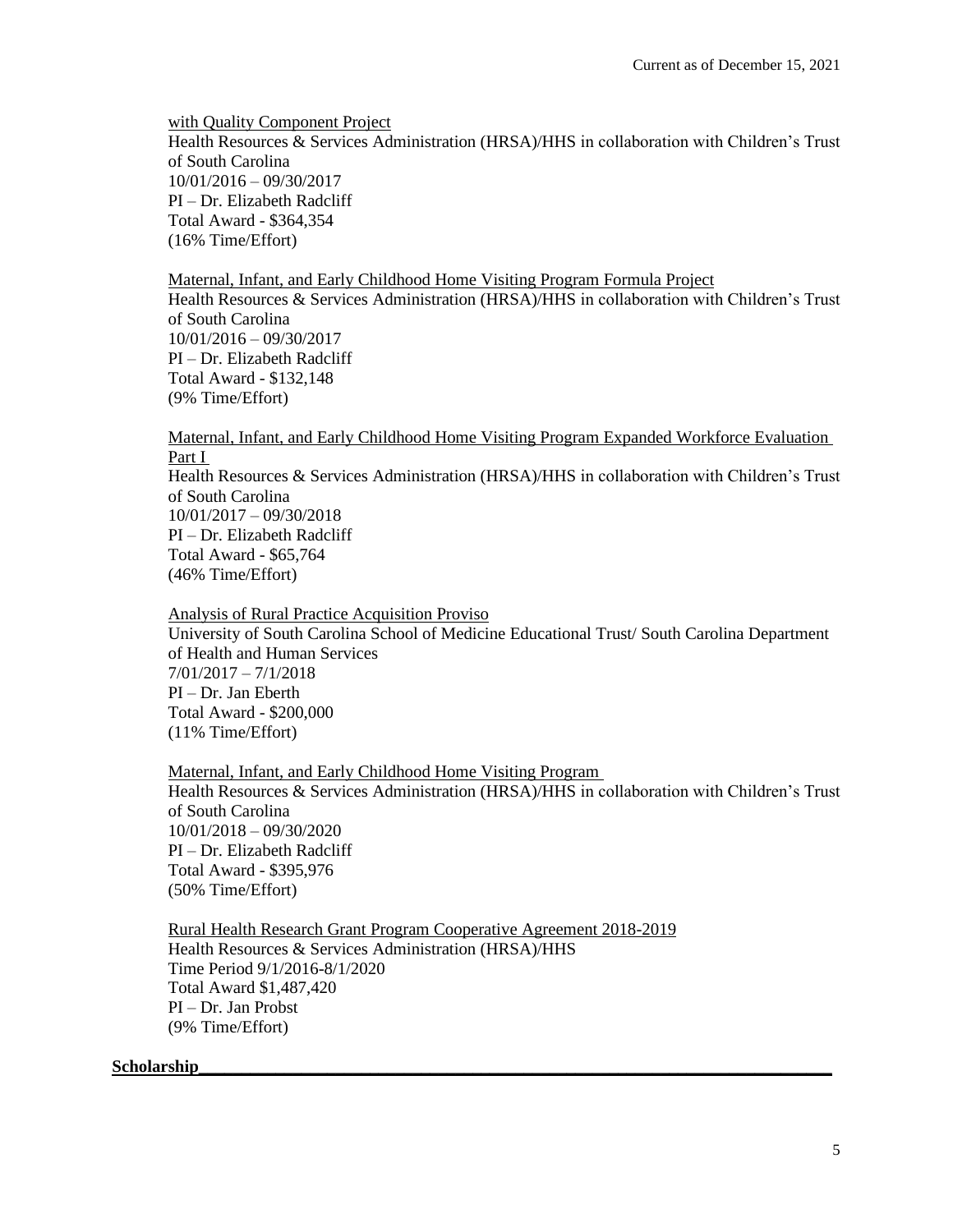## **Manuscripts Under Review**

- 82. **Crouch, E.**, Radcliff, E., Brown, M., and Hung, M. (2022). The association between positive childhood experiences and childhood flourishing among US children. Submitted to *Child Abuse and Neglect* on 9/27/21. As of 10/25/21, with the editor.
- 81. Eberth, J., Hung, P., Benavidez, G., Probst, J., Zahnd, W., McNatt, M.K., Toussaint, E., Merrell, M., **Crouch, E**., Oyesode, O., Yell, N. (2022). The problem of the color line: spatial access to hospital services for minoritized racial/ethnic groups. Submitted to *Health Affairs* on 8/17/21. Revision submitted 11/15/21.
- 80. **Crouch, E.**, Srivastav, A., Stafford, A. (2022). Examining Racial/Ethnic Differences in Positive Childhood Experiences among Respondents in a Southern States. Submitted to *Journal of Child and Adolescent Trauma* on 7/30/21. Under review as of 10/11/21.
- 79. **Crouch, E.**, Radcliff, E., Merrell, M., Brown, M., and Bennett, K. (2022). A national examination of the association between poverty and interactive caregiving practices among parents of young children. Submitted to *Journal of Child and Family Studies* on 7/16/21. Revise and resubmit letter received 11/9/21. Revision submitted 11/29/21.

## **Refereed Journal Articles in print or in press (\* indicates student author)**

- **78. Crouch**, E., Smith, H., Anderson, T. (2022). An examination of caregiver incarceration, positive childhood experiences, and school success. *Children and Youth Services Review.* Accepted 12/11/21.
- **77. Crouch, E.**, Radcliff, E., Kelly, K., Merrell, M., and Bennett, K. (2022). Examining the influence of positive childhood experiences on childhood overweight and obesity using a national sample. *Preventive Medicine*, *154*, 106907.
- **76.** Brown, M., Kaur, A., James, T., Avalos, C., Addo, P., **Crouch, E.**, Hill, N. (2021). Adverse Childhood Experiences and Subjective Cognitive Decline in the US. *Journal of Applied*  Gerontology. Accepted 10/21/21.
- **75. Crouch, E.**, Radcliff, E., Merrell, M., Hung, P., and Bennett, K. (2021). Positive Childhood Experiences Promote School Success. *Maternal and Child Health Journal*, *25*(10), 1646-1654.
- **74.** Hung, P., Kewiei, S., Probst, J., Zahnd, W., Zgodic, A., Merrell, M., **Crouch, E.**, and Eberth, J. (2021). Trends in cancer treatment service availability across critical access hospitals and prospective payment system hospitals. *Medical Care*.
- **73.** Merrell, M., **Crouch, E.**, Browder, J., Workman, L., Wilson, M., Malbouf, A., Silverman, A. (2021). Home Visiting Caregiver Satisfaction and Engagement in South Carolina. *Journal of Health Visiting*, *9*(6), 253-259.
- **72.** Probst, J., **Crouch, E.,** Eberth, J. (2021). COVID-19 risk mitigation behaviors among rural and urban community-dwelling older adults in summer, 2020. *The Journal of Rural Health.*
- **71. Crouch, E.**, Radcliff, E., Merrell, M., Bennett, K., and Wilson, A. (2021). Examining Racial-Ethnic Differences in Positive Childhood Experiences Among Rural Children. *Journal of Rural Mental Health.*
- **70. Crouch, E.**, Radcliff, E., Bennett, K., Brown, M., and Hung, P. (2021). Examining the relationship between adverse childhood experiences and caregiver-reported ADHD diagnosis and severity. *Academic Pediatrics*.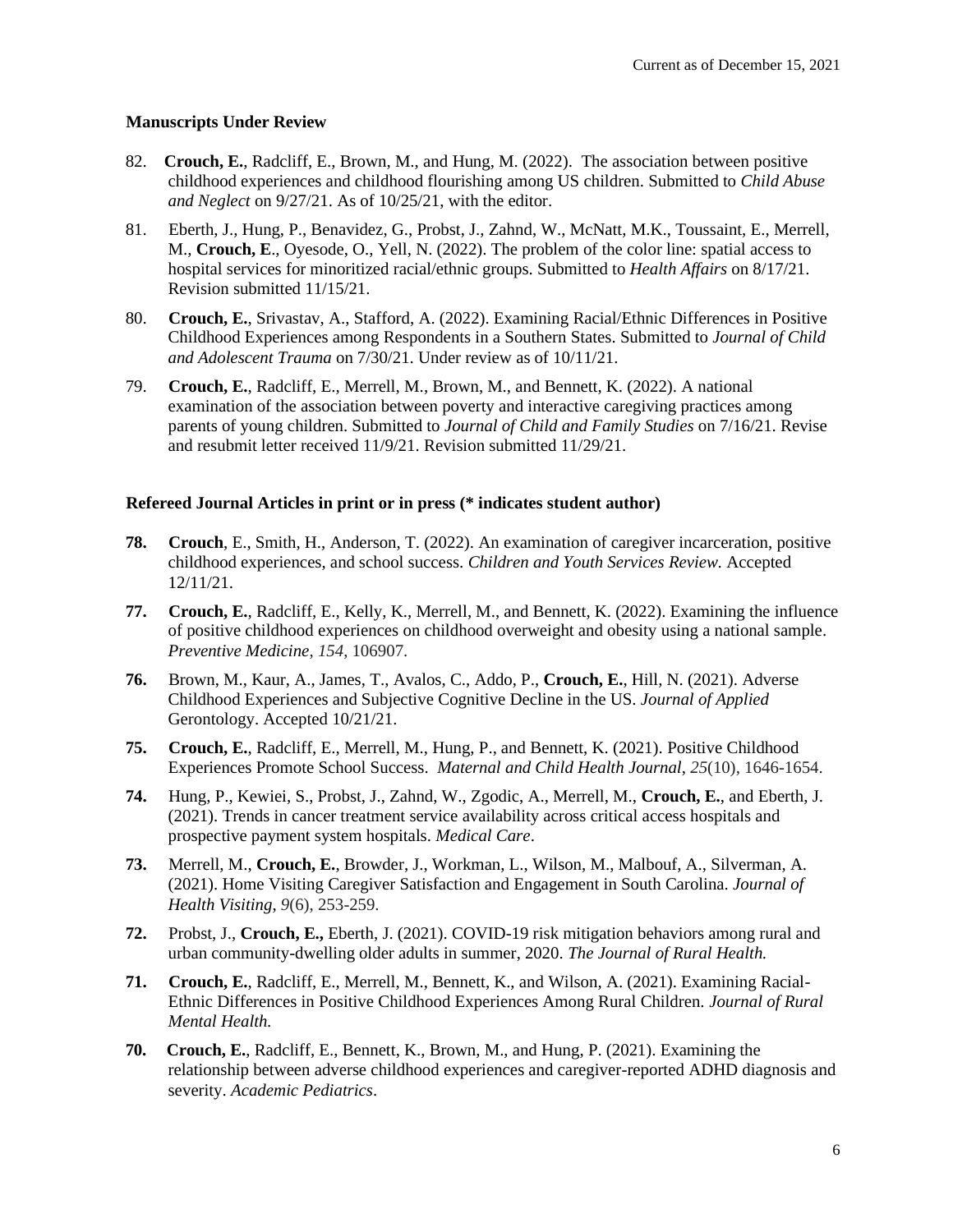- **69.** Brown, M., Jiang, Y., Hung, P., Haider, R., and **Crouch, E.** (2021). Disparities by Gender and Race/Ethnicity in Child Maltreatment and Memory Performance. *Journal of Interpersonal Violence.* 08862605211015222.
- **68. Crouch, E.**, Radcliff, E., Merrell, M., Brown, M., and Ingram, L. (2021). Racial-ethnic Differences in Positive Childhood Experiences across a National Sample. *Child Abuse and Neglect*, *115*, 105012.
- **67.** Zahnd, W., Murphy, C., Knoll, M., Benavidez, G., Day, K., Ranganathan, P., Zgodic, A., Kewei, S., Merrell, M., **Crouch**, E., Brandt, H., and Eberth, J. (2021). The Intersection of Rural Residence and Minority Race/Ethnicity in Cancer Disparities in the United States. *International*  Journal of Environmental Research and Public Health, 18 (4), 1384.
- **66. Crouch, E.**, Nelson, J., Merrell, M.., and Martin, A. (2021). The Oral Health Status of America's Rural Children: An Opportunity for Policy Change. *Journal of Public Health Dentistry*.
- **65.** Merrell, M., Betley, C., **Crouch, E.**, Hung, P. Stockwell, I. Middleton, A., Pearson, W. (2021). Screening and Treatment of Sexually Transmitted Infections among Medicaid Populations- A Two State Sample. *Sexually Transmitted Diseases, 48* (8), 572-577.
- **64.** Hung, P., Shih., Brown, M., **Crouch, E.** (2021). Suicide prevention programs across U.S. outpatient mental health care settings: differences by facility ownership. *Psychiatric Services*.
- **63.** Soherwardy, A.,\* **Crouch, E.** (2020). Assessing Initiatives for Rural Health Practices in the Southern United States. *American Journal of Undergraduate Research*.
- **62.** Brown, M., Brown, A., Haider, R., Edwards, A., **Crouch, E.**, and Li, X. (2020). Childhood Sexual Trauma and Antiretroviral Therapy Adherence: A Mixed-Methods Systematic Review. *AIDS and behavior*, 1-17.
- **61.** Elmore, A.,\* **Crouch, E.**, Chowdhury, M. (2020). The Interaction of Adverse Childhood Experiences and Resiliency on the Outcome of Depression Among Children and Youth, 8-17 year olds. *Child Abuse & Neglect*, *107*, 104616.
- **60. Crouch, E.**, Radcliff, E., Merrell, M., and Bennett, K., (2020). Rural-Urban Differences in Positive Experiences across a national sample of children. *The Journal of Rural Health.*
- **59. Crouch, E.**, Jones, J., Strompolis, M., and Merrick, M. (2020). ACEs, Childhood Poverty and Neglect and Implications for Physical and Mental Health: Data from Two State Samples. *Children and Youth Services Review*, 105155.
- **58.** Merrell, M., Probst, J., **Crouch, E.**, Abshire, D., McKinney, T., Haynes, E. (2020). Are RN-to-BSN Programs Doing Enough to Reach Rural Nursing Students? *Journal of Nursing Education*.
- **57.** Srivastav A.,\* Davis R.E., Strompolis M., **Crouch E.**, Thrasher J.F., Spencer M. (2020) Responding to Adverse Childhood Experiences: Understanding the Role of Safe, Stable, and Nurturing Relationships in Reducing Alcohol and Tobacco Related Risk Behaviors. *Journal of Child & Adolescent Substance Abuse*, 1-13.
- **56.** Haynes\*, E., **Crouch, E**., Probst, J., Radcliff, E., Bennett, K., Glover, S. (2020). Exploring the association between a parent's exposure to Adverse Childhood Experiences (ACEs) and outcomes of depression and anxiety among their children. *Children and Youth Services Review*, 105013.
- **55.** Odahowski\*, C., **Crouch, E.**, Zahnd, W., Probst, J., Hunt-McKinney, S., and Abshire, D. (2020). Rural-Urban Differences in Educational Attainment among Registered Nurses: Implications for Achieving an 80% BSN Workforce. *Journal of Professional Nursing.*
- **54.** Walker, T., Dickes, L., and **Crouch, E.** (2020). Community Water Fluoridation Perceptions and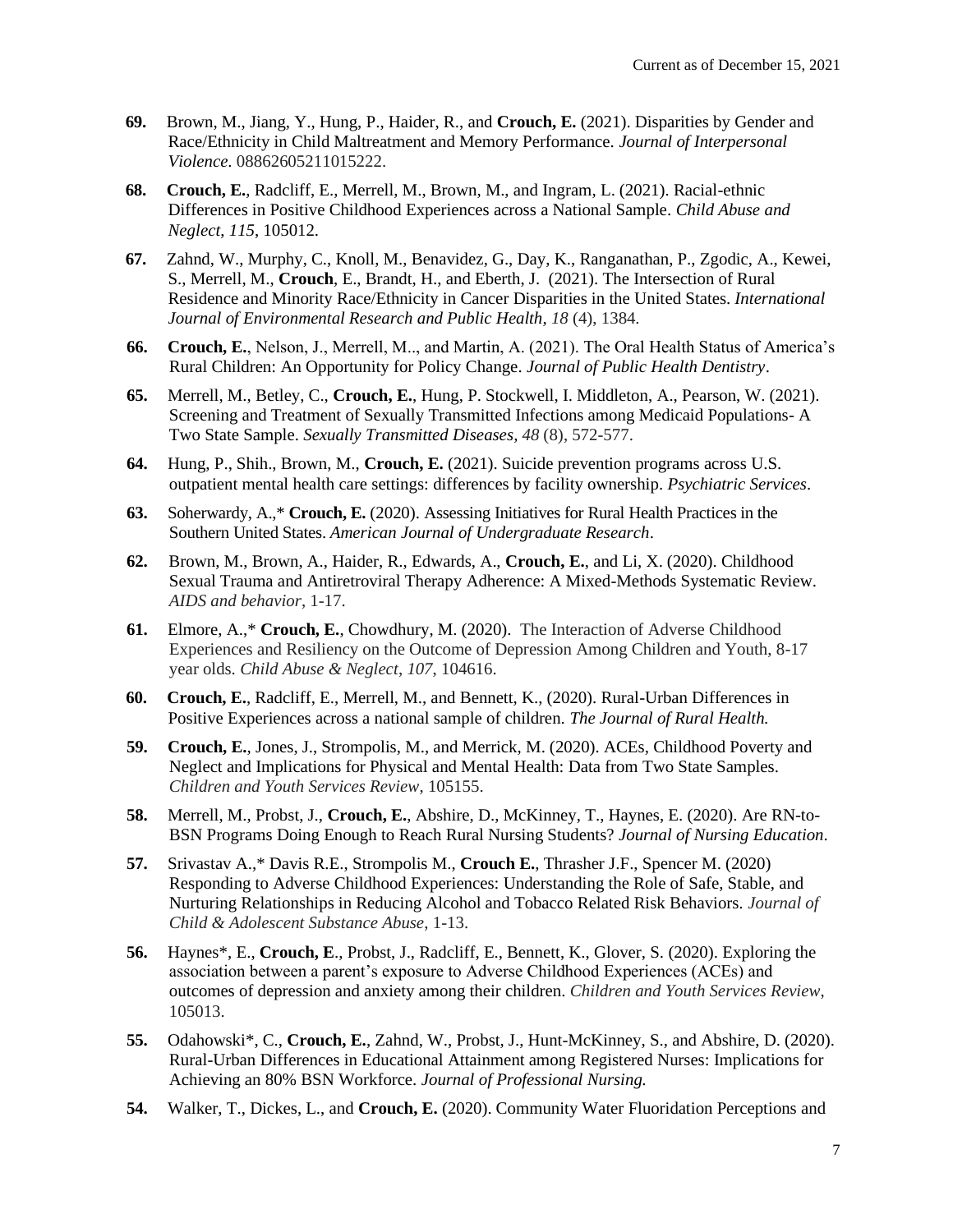Practice in the United States: Challenges in Governance and Implementation. *Water Policy*.

- **53.** Probst, J., Hung, P., Eberth, J., **Crouch, E.**, Merrell, M., Zahnd, W. (2020). Rural-urban mortality disparities: variations across causes of death and race/ethnicity, 2013-2017. *American journal of public health*, *110*(9), 1325-1327.
- **52.** Heiney SP, Truman S, Babatunde OA, Felder TM, Eberth JM, **Crouch E**, Wickersham KE, Adams SA. (2020) Racial and Geographic Disparities in Endocrine Therapy Adherence Among Younger Breast Cancer Survivors. *American journal of clinical oncology*.
- **51.** Elmore\*, A., **Crouch, E.** (2020). The Association of Adverse Childhood Experiences with Anxiety and Depression for Children and Youth, 8 to 17 Years of Age. *Academic Pediatrics.*
- **50.** Zahnd, W., **Crouch, E**., Probst, J., Hunt-McKinney, S., Haynes, E., Abshire, D., Eberth, J. (2020). Factors Associated with Perceived Job Preparedness among Registered Nurses: Results from a National Survey. *The Journal of Nursing Administration| JONA*, *50*(5), 251-253.
- **49.** Srivastav A.\*, Spencer M., Strompolis M., Thrasher J.F., **Crouch E.**, Palamro-Munsell, E., Davis R.E. (2020). Exploring Practitioner and Policymaker Perspectives on Public Health Approaches to Adverse Childhood Experiences (ACEs) in South Carolina. *Child Abuse & Neglect*, *102*, 104391.
- **48. Crouch, E.**, Beeson, S., Strompolis, M., and Smith, H. (2020). Examining the Prevalence of Adverse Childhood Experiences among Juvenile Offenders. *Journal of Applied Juvenile Justice Services*.
- **47.** Srivastav A.\*, Spencer M., Strompolis M., Thrasher J.F., **Crouch E.**, Davis R.E. (2020) Addressing health and well-being through state policy: understanding barriers and opportunities for policy-making to prevent Adverse Childhood Experiences (ACEs) in South Carolina. *American Journal of Health Promotion*, *34*(2), 189-197.
- **46.** Hung, P., Deng, S., Zahnd, W., Adams, S., Olatosi, B., **Crouch, E**., and Eberth, J (2020). Geographic disparities in residential proximity to colorectal and cervical cancer care providers. *Cancer*, *126*(5), 1068-1076.
- **45.** Probst, J., Eberth, J., and **Crouch, E.** (2019). Structural Urbanism Contributes to Poorer Health Outcomes for Rural America. *Health Affairs, 38* (12), 1976-1984*.*
- **44. Crouch, E.**, Nelson, J., Radcliff, E., and Martin, A. (2019). Exploring associations between adverse childhood experiences and oral health among children and adolescents. *Journal of Public Health Dentistry*. Dec;79(4):352-360.
- **43. Crouch, E.**, Radcliff, E., Hung, P., and Bennett, K. (2019). Challenges to School Success and the Role of Adverse Childhood Experiences (ACEs). *Academic Pediatrics*. Nov-Dec;19(8):899-907.
- **42. Crouch, E.**, Radcliff, E., Brown, M., Hung, P. (2019). Exploring the association between parenting stress and a child's exposure to Adverse Childhood Experiences (ACEs). *Children and Youth Services Review*, *102*, 186-192.
- **41.** Eberth, J., **Crouch, E**., Josey, M., Zahnd, W., Adams, S., Stiles, B., and Schootman, M. (2019). Rural-Urban Differences in access to thoracic surgery in the United States, 2010-2014. *The Annals of thoracic surgery.* Oct;108(4):1087-1093.
- **40. Crouch, E.**, Probst, J., Radcliff, E., Bennett, K., and Hunt-McKinney, T. (2019). Prevalence of Adverse Childhood Experiences (ACES) among U.S. Children. *Child Abuse and Neglect***,** 92, 209-218.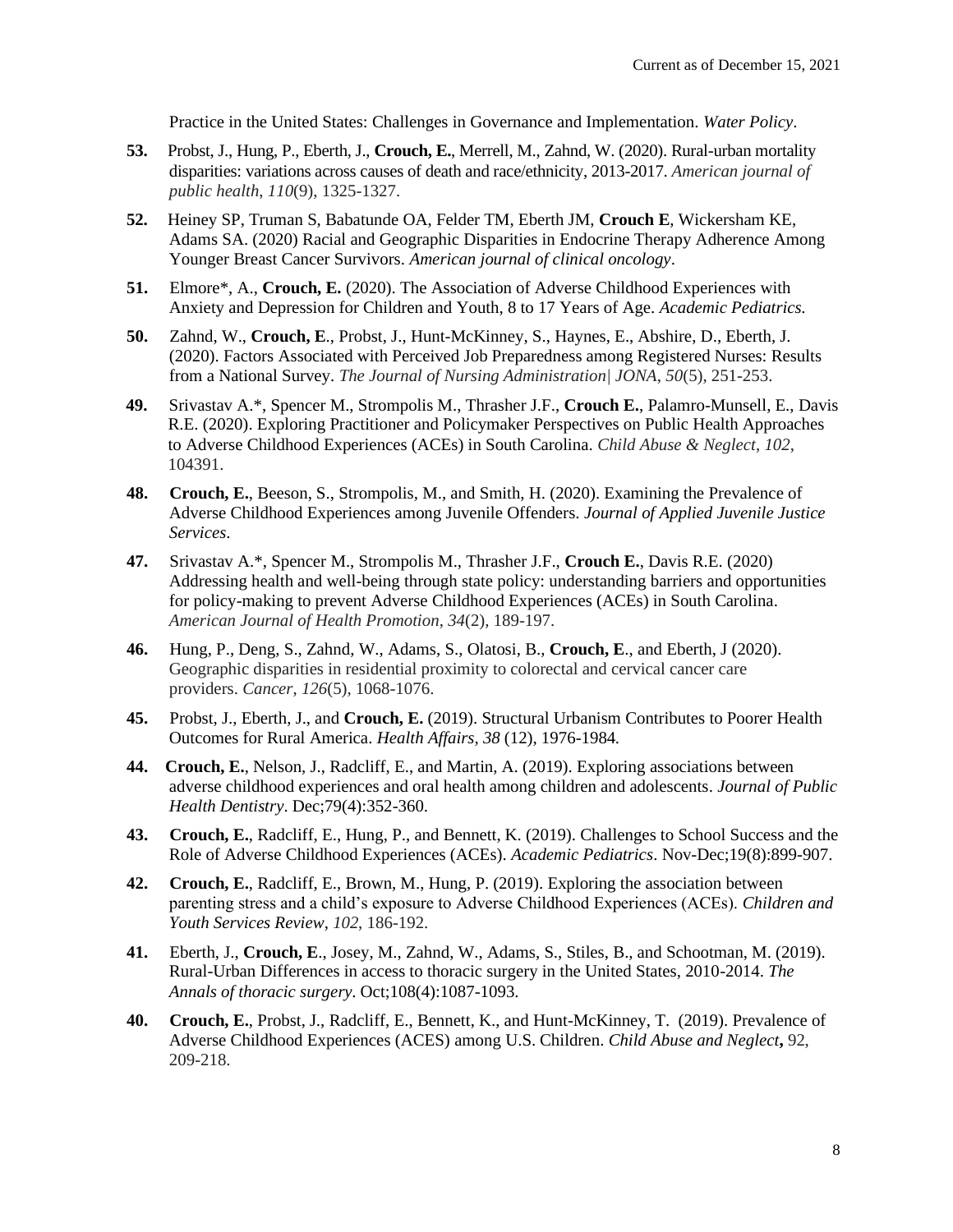- **39. Crouch, E.**, Dickes, L., Probst, J., Bennett, K., and Walker, T. (2019). Identifying Families at Risk For Out-of-Pocket Caregiving Costs Using a US Population-based Sample. *Family Science Review*, *23*(1).
- **38. Crouch, E.**, Radcliff, E., Probst, J., Bennett, K., and Hunt-McKinney, T. (2019). Rural-Urban Differences in Adverse Childhood Experiences across a national sample of children. *The Journal of Rural Health.* 2020 Jan;36(1):55-64.
- **37.** Breneman, C., Probst, J., **Crouch, E.** (2019). Assessing Change in Physician Practice Organization Profile in South Carolina: A Longitudinal Study. *The Journal of Rural Health.* 2020 Jun; 36(3):283-291.
- **36.** Gordon, N. and **Crouch, E**. (2019). Digital Information Technology Use and Patient Preferences for Internet-Based Health Education Modalities: Cross-Sectional Survey Study of Middle-Aged and Older Adults With Chronic Health Conditions. *JMIR Aging*, *2*(1), e12243.
- **35. Crouch, E.**, Radcliff, E., Strompolis, M., Bennett, K., and Probst. J. (2019). Examining the impact of a protective adult on long-term mental health among rural residents. *Journal of Rural Mental Health*, *43*(2-3), 81.
- **34. Crouch, E**. and Gordon, N. (2019). Prevalence and Factors Influencing Use of Internet and Electronic Health Resources by Middle-Aged and Older Adults in a US Health Plan Population: Cross-Sectional Survey Study. *JMIR Aging*, *2*(1), e11451.
- **33.** Radcliff, B., **Crouch, E.**, Strompolis, M., and Srivastav, A. (2019). Homelessness in childhood and adverse childhood experiences (ACEs). *Maternal and Child Health Journal.* 23 (6): 811-820.
- **32.** Strompolis, M., Tucker, W., **Crouch, E.** and Radcliff, E. (2019). The Intersectionality of Adverse Childhood Experiences, Race/Ethnicity, and Income: Implications for Policy. *Journal of Prevention and Intervention in the Community.* DOI: 10.1080/10852352.2019.161738.
- **31.** Radcliff, E., Breneman, C., **Crouch, E**., Baldwin, I. (2018). Are we serving the most at-risk communities? Examining the reach of a South Carolina home visiting program. *Journal of Community Health,* 2019 Aug;44(4):764-771.
- **30. Crouch, E.,** Probst, J. Bennett, K, and Eberth, J. (2018). Differences in Medicare Utilization and Expenditures in the Last Six Months of Life among Patients with and without Alzheimer's disease and related disorders in the United States. *Journal of Palliative Medicine*, Feb;22(2):126- 131.
- **29.** Dickes, L., **Crouch, E**., and Walker, T. (2018). Socioeconomic Determinants of Broadband Adoption among Consumer Households in a Southern State. *Journal of Depopulation and Rural Development.* DOI: 10.4422/ager.2018.17
- **28. Crouch, E.**, Radcliff, E., Strompolis, M., and Hartley, S. (2018). Behavioral Risk Factor Surveillance System state survey on exposure to Adverse Childhood Experiences (ACEs): Who declines to respond? *Children and Youth Services Review*. 91:259-262.
- **27.** Bennett, K., Probst, J., Bullard, J. and **Crouch, E.** (2018). The important of Rural Hospitals: Transfers and 30-Day Readmissions among Rural Residents and Patents Presenting at Rural Hospitals. *Population Health Management.* 22 (2): 120-126.
- **26. Crouch, E.**, Radcliff, E., Nelson, J., Strompolis, M., and Martin, A. (2018). Dental Care in childhood and the experience of Adverse Childhood Experiences. *Community Dentistry and Oral Epidemiology*. 2018 Oct;46(5):442-448.
- **25. Crouch, E.**, Radcliff, E., Strompolis, M., and Srivastav, A. (2018). Safe, Stable, and Nurtured: protective factors against poor physical and mental health outcomes following exposure to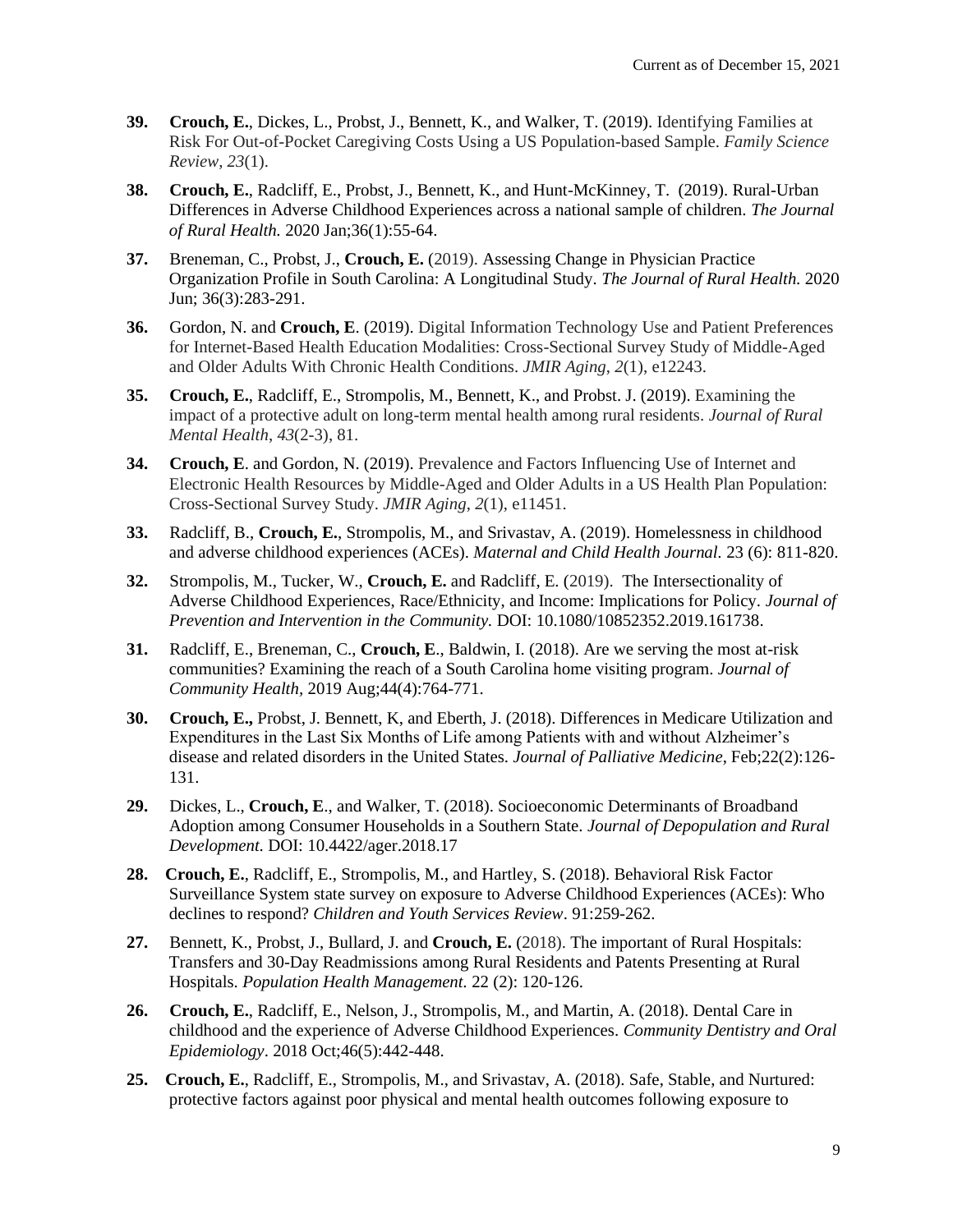Adverse Childhood Experiences (ACEs). *Journal of Child and Adolescent Trauma*. 2018 May 25;12(2):165-173.

- **24. Crouch, E.,** Eberth, J., Probst, J. Bennett, K, and Adams, S. (2019). Rural-Urban Differences in Costs of End-of-Life Care in the last six months of life among patients with breast, lung, or colorectal cancer. *The Journal of Rural Health.* 2019 Mar;35(2):199-207.
- **23.** Powell\* S, Odahowski C, **Crouch E**, Sercy E, Knight Jackie, Eberth JM. (2018). Knowledge and behaviors associated with a campus tobacco-free policy. *American Journal of Undergraduate Research.* 14(4):39-47.
- **22. Crouch, E.**, Radcliff, E., Strompolis, M., and Wilson, A. (2018). Examining the Association between Adverse Childhood Experiences (ACES) and Smoking-Exacerbated Illness. *Public Health*, 157: 62-68.
- **21.** Radcliff, E., **Crouch, E.**, and Strompolis, M. (2018). Rural-Urban Differences in Adverse Childhood Experiences in South Carolina Adults. *Rural and Remote Health,* 18:4434.
- **20. Crouch, E.,** Strompolis, M., Radcliff, E. and Srivastav A. (2018). Examining exposure to adverse childhood experiences and later outcomes of poor physical and mental health among South Carolina adults. *Children and Youth Services Review,* 84:193-197.
- **19.** Radcliff, E., Gustafson, E., **Crouch, E.** and Bennett, K. (2017). Examining uptake of Supplemental Nutrition Assistance Program (SNAP) benefits by participants in a South Carolina home visiting program. *Social Work.* 63 (3): 244-251.
- **18. Crouch, E.**, Probst, J., Bennett, K., and Eberth, J. (2017). Gender and Geographic Differences in Medicare service utilization during the last six months of life. *Journal of Women and Aging,* 1- 12.
- **17. Crouch, E.**, Radcliff, E., Strompolis, M., and Wilson, A. (2017). Alcohol Use and Adverse Childhood Experiences in South Carolina Adults. *Substance Use and Misuse.* 53 (7): 1212-1220.
- **16.** Radcliff, E., **Crouch, E**., Browder, J. and Place, J. (2017). Examining characteristics, job satisfaction, and skills of a home visiting workforce in South Carolina. *Journal of Health Visiting.* 5(11):558-565.
- **15.** Ishii\*, J., Davis, A., **Crouch. E**., and Dickes, L. (2017). The Effects of Watching "The Dr. Oz Show" on Achieving Weight Loss Goals. *The Journal of the South Carolina Medical Association,*  113 (2), 54-57.
- **14. Crouch, E.**, Probst, J., Bennett, K., and Hardin, J. (2017). Supply-Side Differences Only Modestly Associated with Inpatient Hospitalizations among Medicare Beneficiaries in the Last 6 Months of Life Journal of Pain and Symptom Management. *Journal of Pain and Symptom Management,* 54(5):661-669.
- **13. Crouch, E**., Probst, J., and Bennett, K. (2017). Rural-Urban Differences in Unpaid Caregivers of Adults. *Rural and Remote Health,* 17(4):4351.
- **12.** Dickes, L., **Crouch, E.,** and Walker, T. (2017). Local Entrepreneurial Programming: Myth or Reality; A Southern Case Study. *Journal of Entrepreneurship and Public Policy,* 6 (2): 224-241.
- **11. Crouch, E.L.**, Probst, J., Bennett, K.J., and Carroll, T. (2017). Evaluating Loss to Follow-Up in Newborn Hearing Screening in a Southern State. *Journal of Early Hearing Detection and Intervention,* 2(1).
- **10. Crouch, E.**, Strompolis, M., Morse, M., Bennett, K., and Radcliff, E. (2017). Assessing the Interrelatedness of Multiple Types of Adverse Childhood Experiences and Odds for Poor Health in South Carolina Adults. *Child Abuse and Neglect,* 65, 204-211.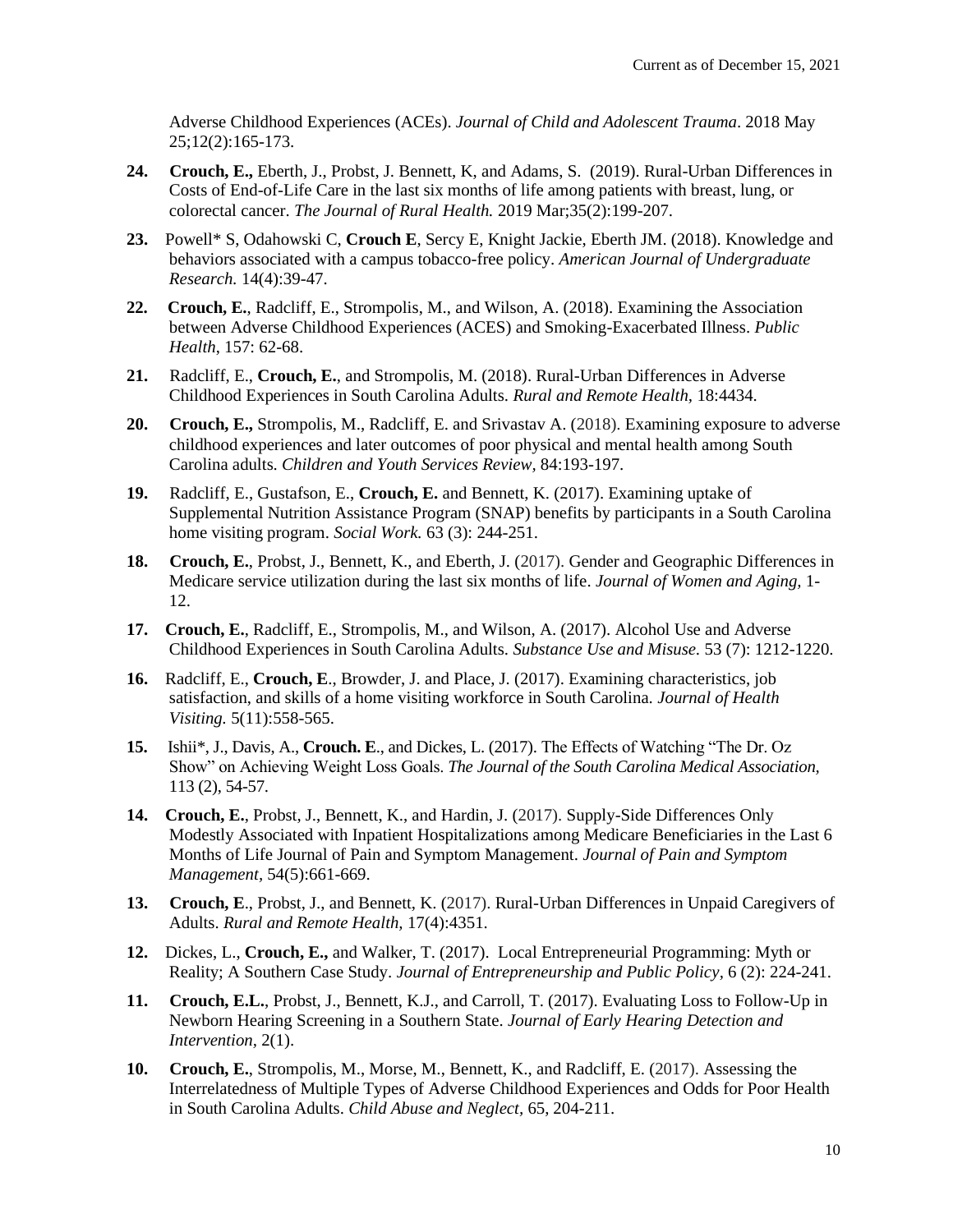- **9. Crouch, E**., Dickes, L., Davis, A., and Ishii, J. (2016). The Effects of Dr. Oz on Health Behaviors and Attitudes. *American Journal of Health Education,* 47(6), 373-378. DOI: 10.1080/19325037.2016.1219283
- **8. Crouch, E.** and Dickes, L. (2016). Evaluating a Nutrition Education Program in an Era of Food Insecurity. *Journal of Hunger and Environmental Nutrition,* 12(1), 101-111. DOI: 10.1080/19320248.2016.1227748
- **7.** Carey, R., Dickes, L., and **Crouch, E.** (2016). The Economic Impact of Changing Water Levels: A Regional Economic Analysis of Lake Thurmond. *The Journal of Public Management and Social Policy,* 23(2), Article 4.
- **6.** Gareau, S., Lòpez-De Fede, A., Loudermilk, B., Cummings, T.H., Hardin, J.W., Picklesimer, A.H., **Crouch, E.**, and Covington-Kolb, S. (2016). Group Prenatal Care Results in Medicaid Savings with Better Outcomes: A Propensity Score Analysis of Centering Pregnancy Participation in South Carolina. *Maternal and Child Health Journal,* 20(7), 1384-1393.
- **5. Crouch, E**. and Dickes, L.A. (2016). Economic Repercussions of Marital Infidelity. *International Journal of Sociology and Social Policy,* 36(5), 53-65.
- **4.** Dickes, L.A. and **Crouch**, **E**. (2015). The Impact of Changing Lake Levels on Property Values. *The Review of Regional Studies,* 45(3), 221-235.
- **3.** Dickes, L.A. and **Crouch, E.** (2015). Policy Effectiveness of US Governors: The Role of Gender and Changing Institutional Powers. *Women's Studies International Forum,* 53, 90-98.
- **2. Crouch, E.**, Dickes, L., and Kahle, A. (2015). Review on Antibiotic Resistance. *Advances in Pharmacoepidemiology & Drug Safety,* 4, 183. DOI: 10.4172/2167-1052.1000183.
- **1. Crouch, E**. and Dickes, L.A. (2015). A Prediction Model of Childhood Immunization Rates. *Applied Health Economics and Health Policy*, 13(2), 243-251.

## **Technical/White Papers/Policy Briefs/Book Chapters**

Probst, J., Eberth, J., and Crouch, E. (2018). Rural America: Public Health Challenges and Opportunities. To be published in the next edition of Maxcy-Rosenau-Last's *Public Health and Preventive Medicine.*

Crouch, E., and Eberth, J. 2018-2019 Travel Program, Key Facts Sheet. https://www.sc.edu/study/colleges\_schools/public\_health//research/research\_centers/sc\_r ural\_health\_research\_center/documents/travelgrantprogram20182019.pdf

Dickes, L., Crouch, E., and Walker, T. (2018). Mustang Alley, Return on Investment Study: Town of Williamston, SC. Consulting project paid for by the town of Williamston, South Carolina, Envision Williamston.

Crouch, E., Bennett, K., and Probst, J. (2017). Differences in Medicare Service Use in the last Six Months of Life among Rural and Urban Dual-Eligible Beneficiaries. Rural Health Research Gateway.

Crouch, E., Bennett, K., and Probst, J. (2017). Rural-Urban Differences in Medicare Service Use in the Last Six Months of Life. Rural Health Research Gateway.

Crouch, E., Lopez-De Fede, A., Cummings, T., and Gareau S. (2014). *A Health Economic Evaluation of the Centering Pregnancy Model Among Mothers in South Carolina Medicaid 2014.* Columbia, SC: University of South Carolina, Institute for Families in Society.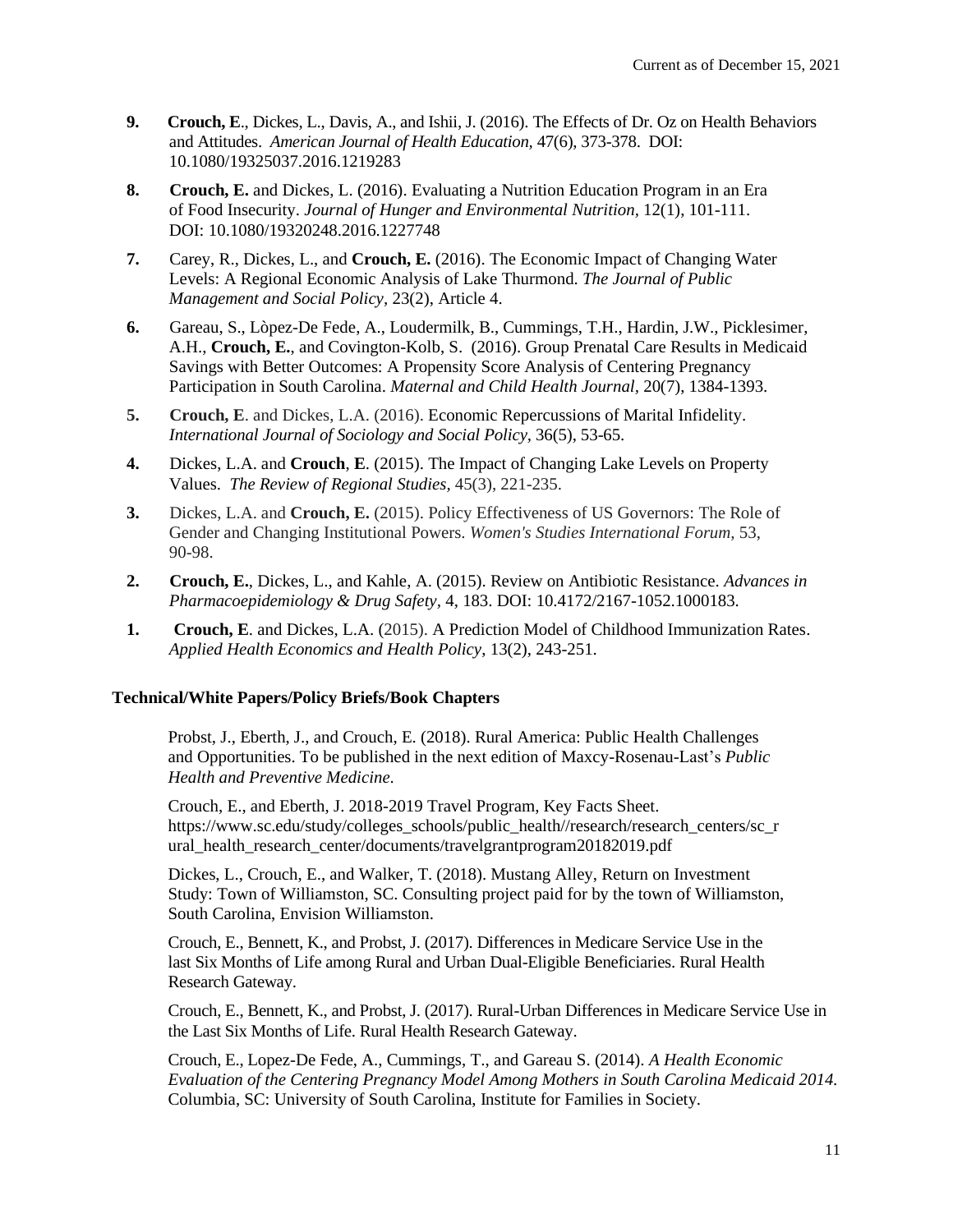Crouch, E., Lopez-De Fede, A., Cummings, T., Gareau S., and Hardin, J.W. (2014). *Economic Analysis: Nurse Family Partnership Medicaid Preliminary Analysis.* Columbia, SC: University of South Carolina, Institute for Families in Society.

Lòpez-DeFede, A., Crouch, E., Gareau, S., and Wilkerson, R., (2014). *An Economic Analysis of the South Carolina Birth Outcomes Initiative.* Columbia, SC: University of South Carolina, Institute for Families in Society.

Crouch, E. (2011). *Infidelity & GDP.* Bobby Goldstein Productions, <http://www.cheaters.com/wp-content/uploads/2011/11/infidelitystudy.pdf>

#### **Presentations**

#### **Invited Presentations (National)**

Invited speaker at the White House COVID-19 Health Equity Task Force on May 10, 2021. Title of Talk: "Racism and xenophobia from a rural health lens" with Dr. Jan Eberth and Dr Carrie Henning-Smith.

Invited speaker at the congressional initiative, the Federal Interagency Taskforce on Trauma-Informed Care. Hosted by the Substance Abuse and Mental Health Services Administration (SAMSHA) on July 12, 2019 in Rockville, Maryland. Title of talk: "The Prevalence of Adverse Childhood Experiences Among U.S. Children."

April 16, 2018: Invited Speaker for the National Rural Health Advisory Committee Meeting in Saratoga Springs, New York, for a talk entitled "Rural-Urban Differences in Adverse Childhood Experiences."

#### **Competitive Conference Presentations**

**Crouch, E.,** Nelson, J. Oral Health Status of America's Rural Children. Zufall Health Center's 3rd Annual Rural Oral Health Virtual Conference 2021. Virtual Oral Presentation. 2021 November.

**Crouch, E.,** Ramage, C., Probst, J. Positive Childhood Experiences before and during COVID-19. National Rural Health Association. Virtual Oral Presentation. 2021 May.

Merrell, M., **Crouch, E.,** Hung, P., Brown, M. Rural Sexually Transmitted Infections: where do rural residents go? National Rural Health Association. Virtual Poster Presentation. 2021 May.

Workman, L., Merrell, M., **Crouch, E.**, Browder, J. Reaching rural communities with home visiting before and during the COVID-19 pandemic.

**Crouch, E.,** Probst, J. Positive Childhood Experiences before and during COVID-19. Nurturing Minds Conference, Institute for Child Success. Virtual Oral Presentation. 2021 February.

Merrell M, **Crouch E**. Adverse Childhood Experiences in Rural Communities. NOSORH Region D Meeting Virtual Oral Presentation. 2020 August

Merrell M, **Crouch E**. Adverse Childhood Experiences in Rural Communities. NOSORH Region C Meeting Virtual Oral Presentation. 2020 July

Hung, P., **Crouch, E.**, Probst, J. (2020). Specialty Mental Health Programs in Rural America. National Rural Health Association Health Annual Conference. Due to pandemic, moved online. June 19, 2020.

**Crouch, E.**, Bennett, K. (2020). Rural-Urban Differences in factors for successful aging among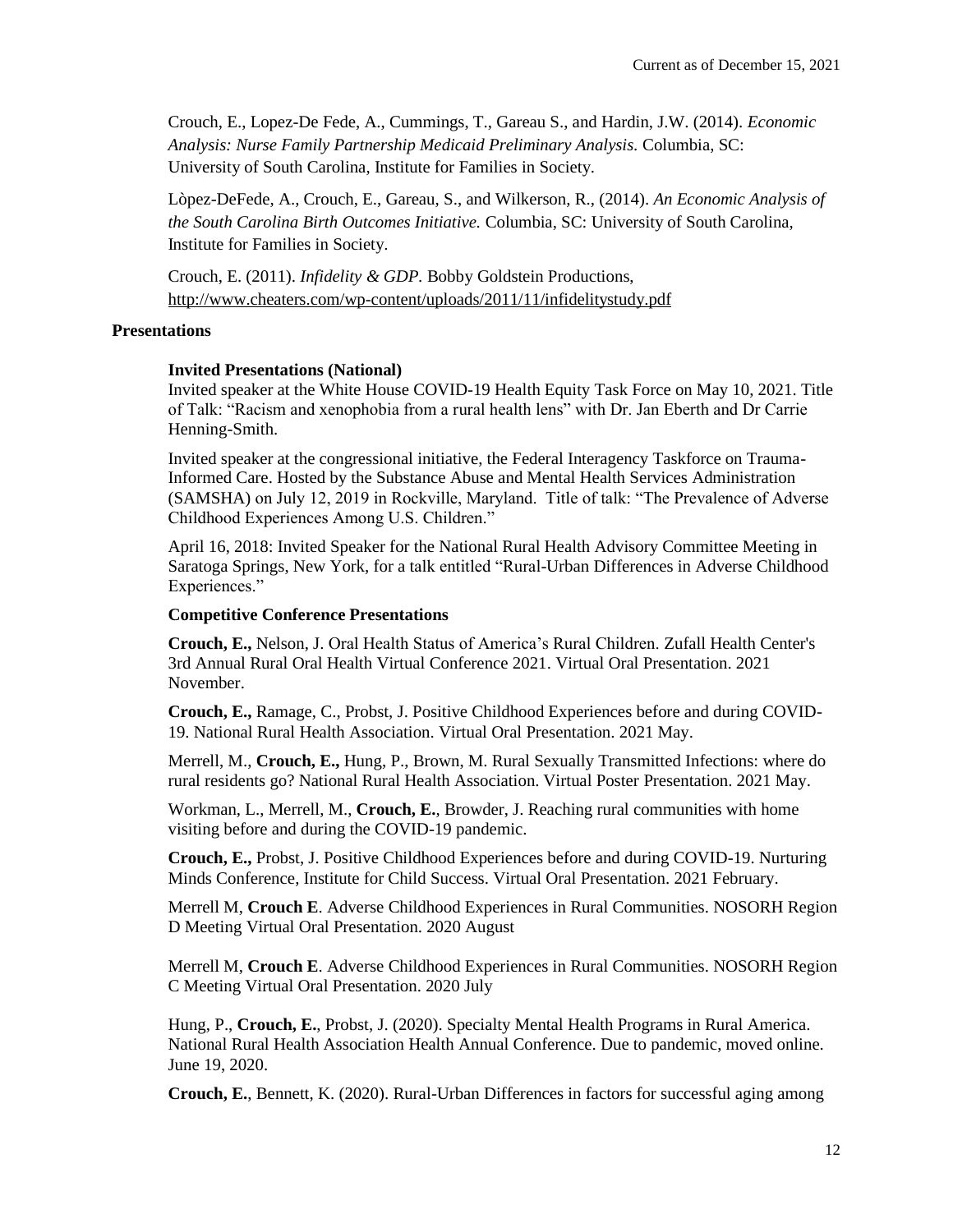LGBT individuals. National Rural Health Association Health Equity Conference. Due to pandemic, moved online. June 16, 2020.

Zahnd, W., **Crouch, E.**, Eberth, J., Hung, P. (2020). Rural Minority Disparities across the Life Span. National Rural Health Association Health Equity Conference. Due to pandemic, moved online. June 16, 2020.

**Crouch, E.**, Burgis, J., Srivastav, A., and Foster, R. (2019). Early Childhood: #ThisIsPublicHealth. Oral Presentation at the SC Summit on Early Childhood. Columbia, SC. December 2019.

Srivastav, A., Davis, R., Strompolis, M., Thrasher, J., Spender, M., and **Crouch, E.** (2019). Moderating the Effects of Adverse Childhood Experiences: Understanding the Role of Safe, Stable, and Nurturing Relationships on Risk Behaviors. Poster Presentation at the American Public Health Association, Philadelphia, PA.

Brown, MJ, Haider, MR, **Crouch, E.**, and Hung, P. (2019). Sex Disparities in Adverse Childhood Experiences and Cognition among Young Adults: Results from a Nationally Representative Sample. American College of Epidemiology Conference. Pasadena, California. 2019 September. Poster Presentation.

Bennett, K., Kacka, M., Probst, J., and **Crouch, E.** (2019). Health Care Resource Index: Development and Utility. WONCA World Rural Health Conference. Albuquerque, New Mexico. 2019 October. Oral Presentation.

**Crouch, E.** (July 2019). Invited speaker for the Interagency Task Force on Trauma Informed-Care, by the Substance Abuse and Mental Health Services Administration. Prevalence of Adverse Childhood Experiences Among U.S. Children.

Hung P, Deng S, Zahnd W, Adams S, Olatosi B, **Crouch E**, Eberth JM. Urban-rural disparities in residential access to colorectal and cervical cancer care specialist. National Rural Health Association Annual Meeting. Atlanta, GA. 2019 May. Poster Presentation.

Probst JC, Eberth JM, Bennett K, **Crouch E**. Home & guns: rural-urban differences in firearm storage. National Rural Health Association Annual Meeting. Atlanta, GA. 2019 May. Poster Presentation.

Eberth JM, Zahnd WE, Brandt HM, **Crouch EL**. Cancer prevention and control research in rural populations. National Rural Health Association Annual Meeting. Atlanta, GA. 2019 May. Panel Presentation.

**Crouch EL**, Probst JC, Radcliff E. Adverse childhood experiences in rural communities. National Rural Health Association Annual Meeting. Atlanta, GA. 2019 May. Panel Presentation.

**Crouch, E.**, Baram, T., and Tottenham, N. (February 15, 2019). Neurobiological and Public Health Perspectives on Early Life Adversity. Oral Presentation as part of session at American Association for the Advancement of Science (AAAS), Washington, D.C.

**Crouch, E.** (November 28, 2018). Adverse Childhood Experiences and Rural/Urban Disparities: Going "Upstream" to Improve Health. Featured Speaker Presentation at Reforming States Group Meeting, Milbank Memorial Fund, Charleston, SC.

**Crouch, E.**, Radcliff, E., Strompolis, M., and Srivastav, A. (November 13, 2018). Safe and nurtured: Protective Factors against poor health outcomes following exposure to Adverse Childhood Experiences. Poster Presentation at the American Public Health Association, San Diego, CA.

**Crouch, E.** (September 21, 2018). The Status of Rural Health in the Southeast United States.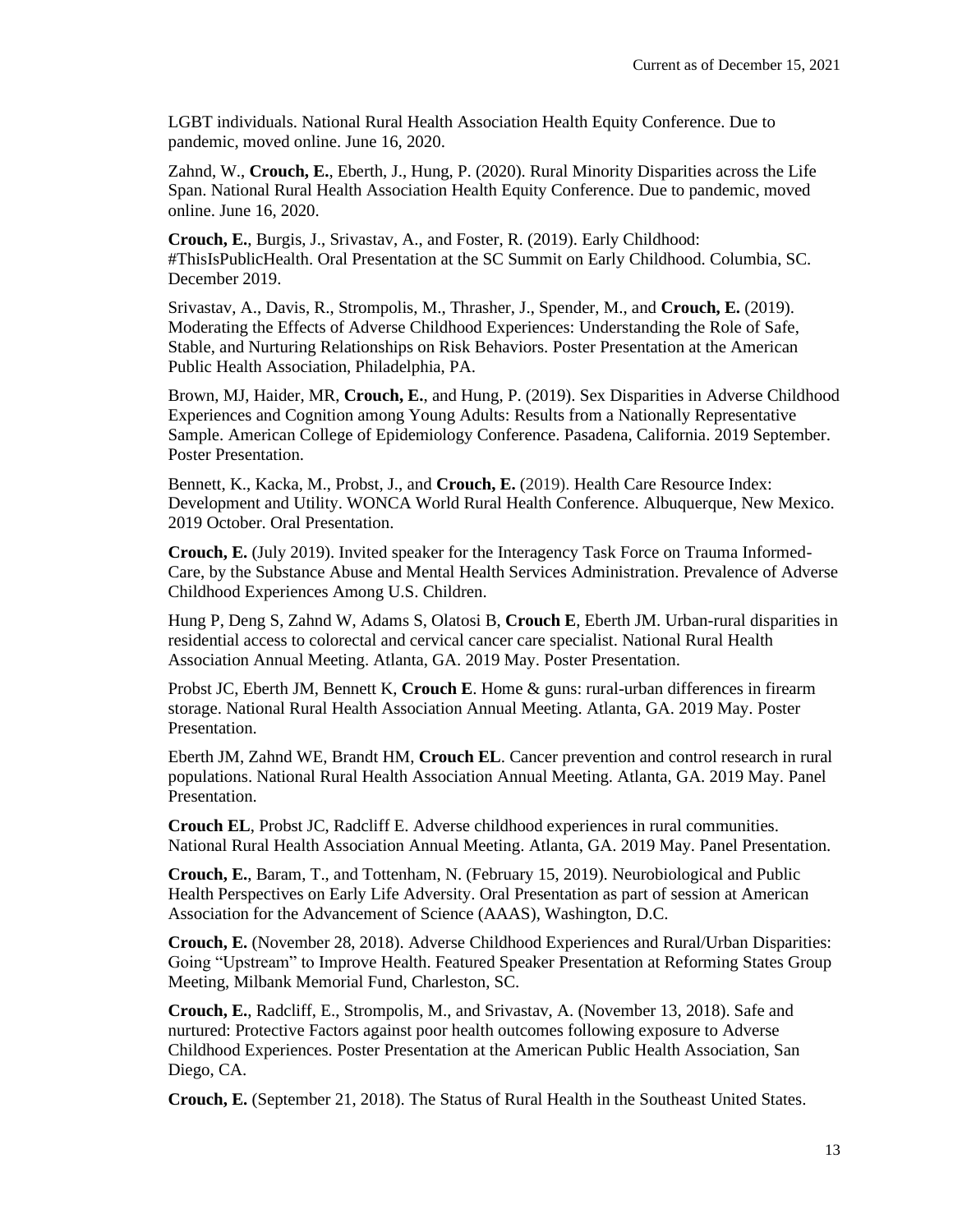Featured Speaker Presentation at 6<sup>th</sup> Annual Rural HIV and Research Training Conference, Savannah, GA.

Gordon, N. and **Crouch, E.** (June 25, 2018). Prevalence of and Factors Influencing Use of Online Resources for Health Information and Advice by Middle-Aged and Older Adults. Poster Presentation at Academy Health Annual Research Meeting, Seattle, WA.

Eberth, J., **Crouch, E.**, Josey, M., Zahnd, W., Adams, S., Stiles, B., and Schootman, M. (May 2018). Rural-Urban Differences in access to thoracic surgery in the United States, 2010-2014. Poster Presentation at the Accelerating Rural Cancer Control Research Meeting.

**Crouch, E.**, Radcliff, E., Strompolis, M. and Bennett, K. (May 2018). Rural-Urban Differences in Protective Factors in Respondents exposed to Adverse Childhood Experiences (ACEs). Oral Presentation at National Rural Health Association, New Orleans, LA.

**Crouch, E.**, Eberth, J., Probst, J. Bennett, K, and Adams, S. (May 2018). Rural-Urban Differences in Costs of End-of-Life Care for in the last six months of life among patients with breast, lung, or colorectal cancer. Oral Presentation at National Rural Health Association, New Orleans, LA.

Probst, J., Bennett, K. and **Crouch, E.** (May 2018). Mortality and End of Life Care issues among Rural Residents. Oral Presentation at National Rural Health Association, New Orleans, LA.

Radcliff, E., **Crouch, E.**, and Strompolis, M. "Examining exposure to Adverse Childhood Experiences (ACEs) among South Carolina adults." Poster presented at the Zero to Three Annual Conference, San Diego. November 29-December 1, 2017.

Liu, J., Karim, S., Probst, J., Burgis, J., **Crouch, E.**, and Cai, B. (November 17, 2017). Infant Outcomes After Elective Early-Term Delivery Compared with Expectant Management in South Carolina, 2014. Poster presented at the 2017 Annual South Carolina Birth Outcomes Initiative Symposium, Columbus, GA.

Jones, K., Probst, J., Hardin, J., **Crouch, E.**, and McKinney, S. (November 7, 2017). Concordance between Inpatient and Outpatient Recognition of Clinical Depression in Older Adults. Poster presented at the American Public Health Association Conference: Topics on Mental Health in Epidemiology and Public Health, Atlanta, GA.

Strompolis, M., **Crouch, E.**, and Radcliff, E. (October 20, 2017). Our So-called Collaborative Life: How a State-based Adverse Childhood Experience Initiative was Born in South Carolina. Presentation at the Adverse Childhood Experiences Southeastern Summit 2017: The Art of Healing Aces, Asheville, NC.

Radcliff, E., **Crouch, E.**, and Strompolis, M. (October 20, 2017). Rural-Urban Differences in Exposure to Adverse Childhood Experiences Among South Carolina Adults. Presentation at the Adverse Childhood Experiences Southeastern Summit 2017: The Art of Healing Aces, Asheville, NC.

**Crouch, E.**, Bennett, K., and Probst, J. Rural-Urban Differences in Unpaid Caregivers of Adults. (May 2017). Oral Presentation at National Rural Health Association, San Diego, CA.

**Crouch, E.**, Bennett, K., and Probst, J. (May 2017). Supply-Side Differences Associated with Inpatient Hospitalizations among Medicare Beneficiaries in the Last 6 Months of Life. Poster at National Rural Health Association, San Diego, CA.

Radcliff, B., **Crouch, E.**, and Strompolis, M. (May 2017). Rural-Urban Differences in Adverse Childhood Experiences in South Carolina Adults. Poster at National Rural Health Association, San Diego, CA.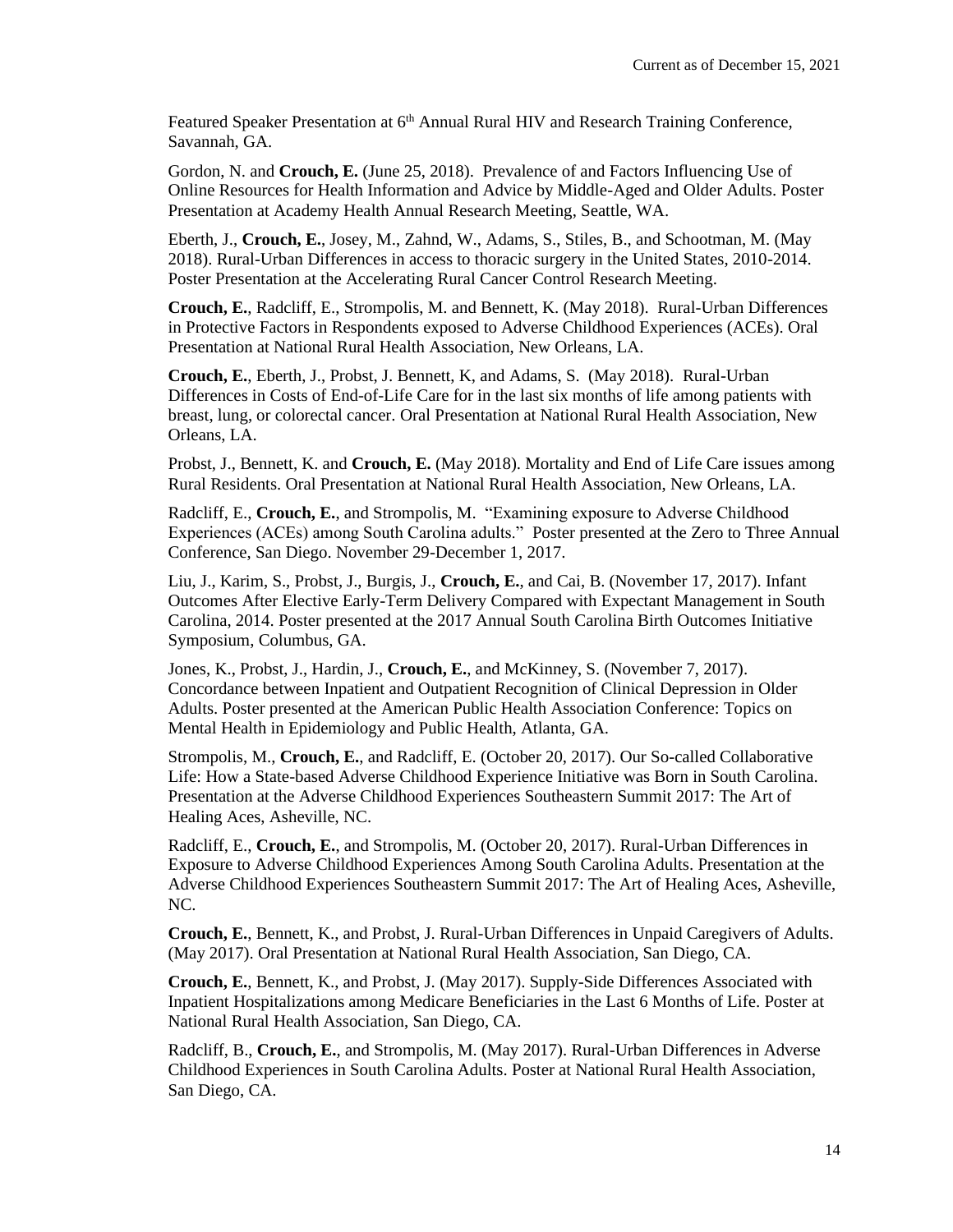**Crouch, E.**, Bennett, K., and Probst, J. (November 2016). Rural-Urban Differences in Medicare Service. Poster Presentation at The Gernotological Society of America's 69<sup>th</sup> Annual Scientific Meeting, New Orleans, LA.

**Crouch, E.**, Bennett, K., and Probst, J. (October 2015). Rural-Urban Differences in Medicare Service Use among Women in the Last Six Months of Life. Poster and Oral Presentation at the Carolina Women's Health Conference, Columbia, SC. Awarded "Best Social Science" poster.

Zarandy, J., Davis, A., **Crouch, E.**, and Dickes, L. (April 2015). Effects of Watching "The Dr. Oz Show" on Achieving Weight Loss Goals. Poster Presentation at the Society of Teachers of Family Medicine Annual Conference, Orlando, FL.

Gareau, S., **Crouch, E.**, Lopez, A., and Cummings, T. (November 2015). [Number of Visits](https://apha.confex.com/apha/143am/webprogram/Paper335190.html)  [Matter: An Exploration of Dosing in Group Prenatal Care.](https://apha.confex.com/apha/143am/webprogram/Paper335190.html) Poster Presentation at the American Public Health Association Meeting, Chicago, IL.

## **Contributions to Education\_\_\_\_\_\_\_\_\_\_\_\_\_\_\_\_\_\_\_\_\_\_\_\_\_\_\_\_\_\_\_\_\_\_\_\_\_\_\_\_\_\_\_\_\_\_\_\_\_\_\_\_\_\_\_\_\_\_\_\_\_**

## **UofSC Doctoral Committees**

## *Completed as Chair:*

Oluwatosin Momodu, with Dr. Jihong Liu, December 2021, PhD in Health Services Policy and Management

Mary Wilson, August 2021, PhD in Health Services Policy and Management Alex Delage, August 2021, PhD in Health Services Policy and Management Eboni Haynes, December 2019, PhD in Health Services Policy and Management

#### *Current as Chair:*

Avinash Sukhwal, candidate for PhD in Health Services Policy and Management (Estimated Completion Date: April 2022)

## *Current as Committee Member:*

Jack Reeves, candidate for PhD in Health Services Policy and Management

## *Completed as Committee Member:*

December 2019. PhD in Health Services Policy and Management, Kaitlyn Crosby. December 2019. PhD in Health Services Policy and Management, Victor Kirkey. December 2019. PhD in Health Services Policy and Management, Songyuan Deng. May 2019. PhD in Health Services Policy and Management, Lumi Bakos, May 2019. PhD in Health Services Policy and Management, Sarah Sullivan. May 2019. PhD in Health Promotion, Education, and Behavior. Aditi Brussells. December 2017. PhD in Health Services Policy and Management. Matt Yuen. August 2017. PhD in Health Services Policy and Management, Karen Jones August 2016. PhD in Health Services Policy and Management, Ashley Robertson.

## **UofSC Master's Committee Members**

December 2017, Elijah Christian, MPH in Health Services Policy and Management. December 2017, Dom Francis, MPH in Health Services Policy and Management. August 2017, Megan Surles, MPH in Health Services Policy and Management. December 2015. Ashley Guthrie. MPH in Health Services Policy and Management.

## **UofSC Honors College**

May 2021, Raeann Vossberg, South Carolina Honors College, honors' thesis.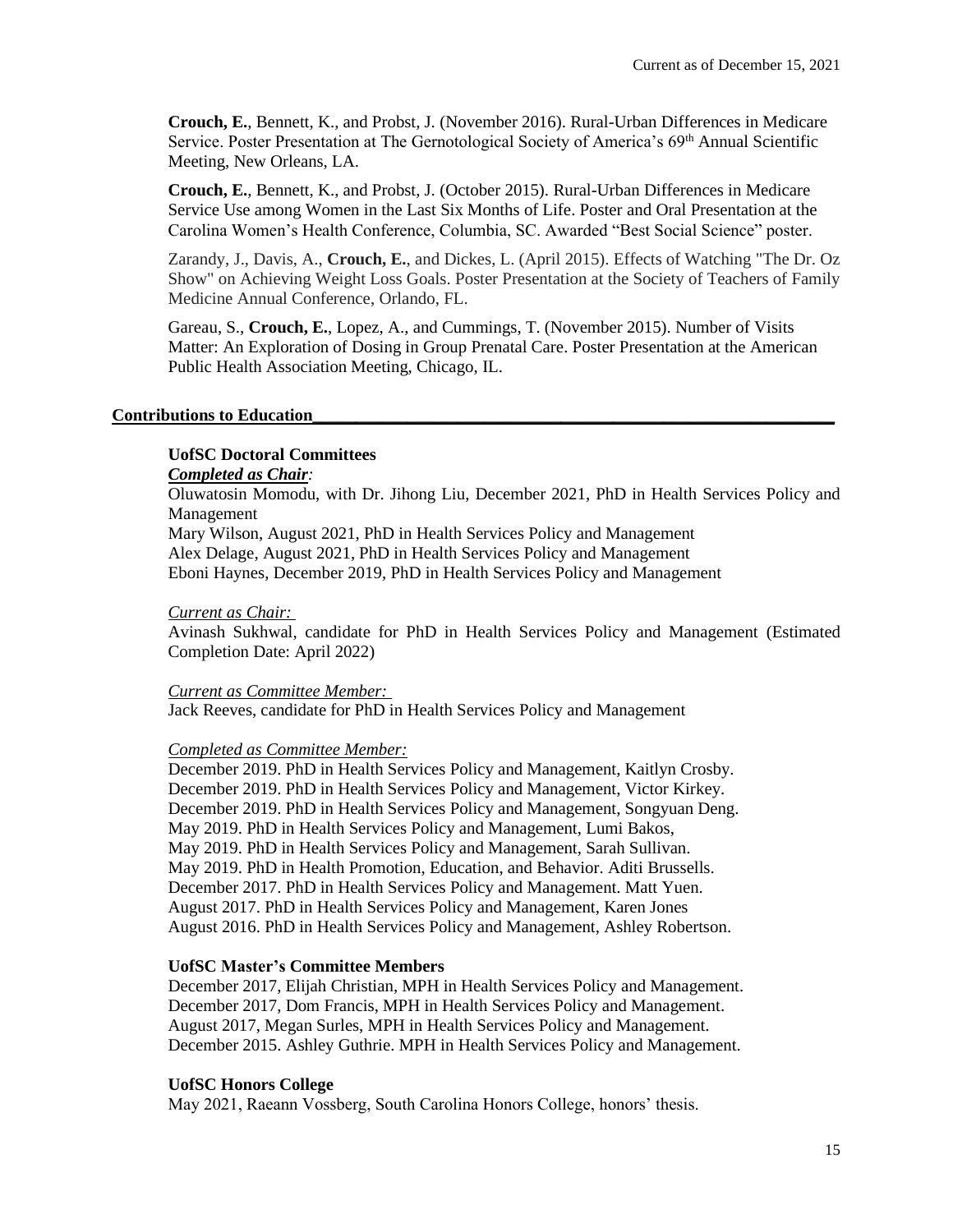August 2018, Aalia Soherwardy, South Carolina Honors College, honors' thesis.

#### Educational Service and Other Activities

#### **National Advisory Workgroups**

February 2020-present. Rural Healthy People 2030/2040 National Workgroup with the Centers for Disease Control and Prevention.

#### **State Advisory Workgroups:**

January 2020-present. South Carolina Center for Rural and Principal Healthcare Advisory Committee. Contact: Dr. Kevin Bennett.

#### **Other State and Local Activities:**

August 2018-present. Committee member of the MHA Admissions and Curriculum Committee for Dr. Banky Olatosi.

August 2017-present. Committee member of the Scholastic Standards and Petitions Committee, Arnold School of Public Health.

August 2017-present. Committee member of MPH Admissions Committee for Dr. Kelli Kenison.

Guest Lecture for Dr Lucy Ingram's Racial Health Disparities class, April 7, 2020, "Unaddressed disparities among rural minority populations."

December 2019- February 2020. Community Health Worker Institute ROI Pilot Study RFP Hoc Review Panel. Contact: Julie Smithwick.

September 27, 2018. Invited Speaker on "Return on Investment for the Adolescent Collaborative for Education and Wellness (CREW)" at the South Carolina Campaign to Prevent Teen Pregnancy's Expert Task Force Meeting on "Developing and Scaling Models to Increase Contraceptive Access for Young People." Charleston, South Carolina.

September 19, 2018. Invited Speaker on Research Methods for the Children's Trust of South Carolina State Data Team Meeting.

March 21, 2018: Speaker at the Cancer Survivorship Center at the University of South Carolina School of Nursing, talk entitled "The Story Behind Economic Analyses."

November 10, 2017: Keynote Speaker for Teaching Healthcare Economics for the South Carolina Council on Economic Education.

South Carolina Behavioral Risk Factor Surveillance System (BRFSS) Advisory Group 2016, 2017, 2018, 2019, 2020

August 2017-May 2018. Committee member for redesign of MPH Core Curriculum for Dr. Delores Pluto.

March 23, 2018: Keynote Speaker for Teaching Healthcare Economics for the South Carolina Council on Economic Education.

April 2018: Discovery Day at the University of South Carolina.

April 2017: Discovery Day at the University of South Carolina. Reviewed health science research posters for students.

March 1, 2017: Keynote Speaker for the South Carolina Certified Nurse Anesthetists Day at the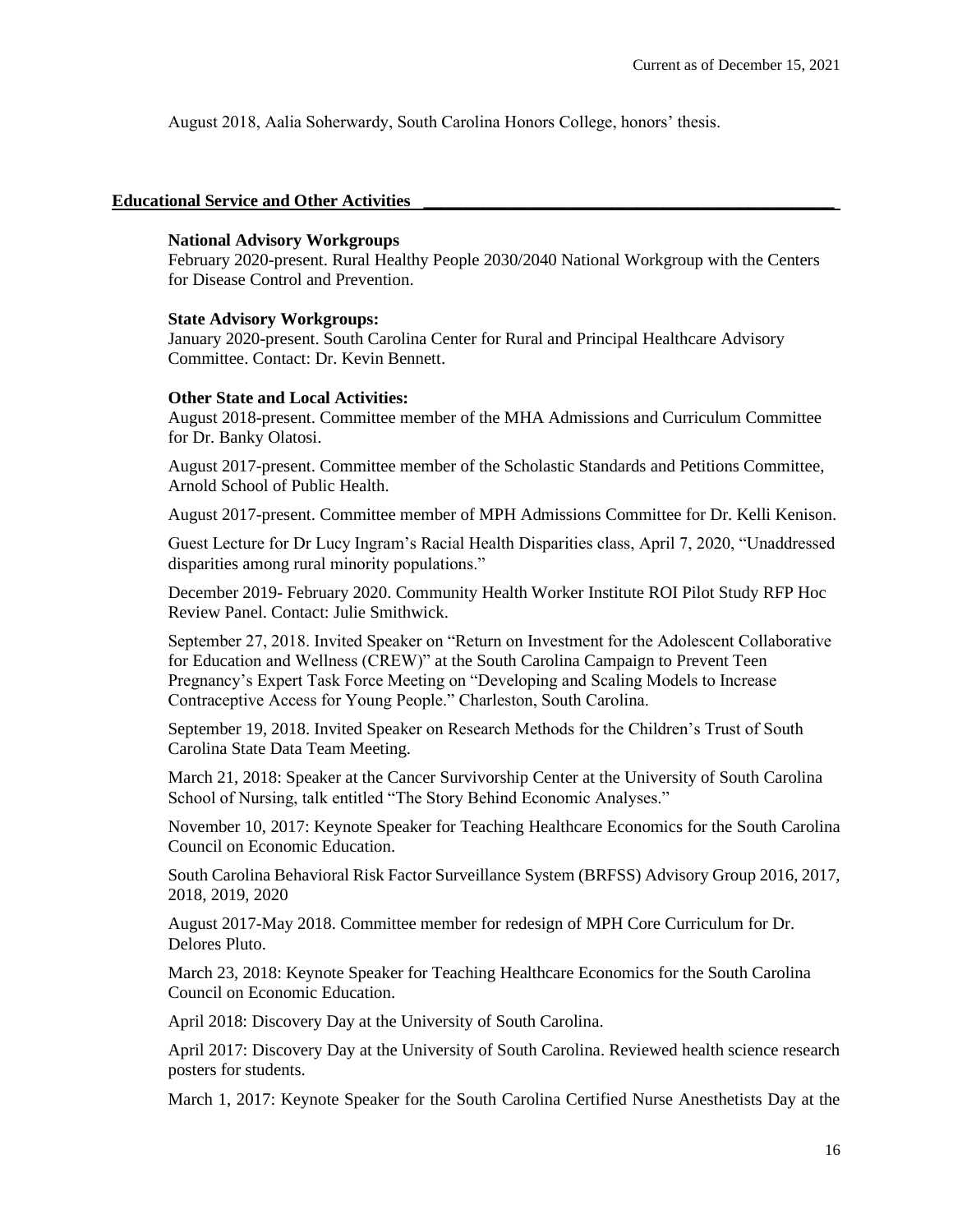## Capitol.

April 2016: Discovery Day at the University of South Carolina. Reviewed health science research posters for students.

May 2014: Peer Review survey methodology for Connected Nation's South Carolina Statewide Economic Developers Broadband Survey.

February 2013: Peer Review survey methodology for Connected Nation's South Carolina Statewide Residential Technology Survey.

October 2013: Peer Review survey methodology for Connected Nation's South Carolina Statewide Business Survey.

Manuscript Reviewer for *Journal of Adolescent Health, Applied Health Economics and Health Policy, International Journal of Sociology and Social Policy, Health Promotion Practice, American Journal of Preventive Medicine, BMC Public Health, The Journal of Rural Health, Children and Youth Services Revie, Community Dentistry and Oral Epidemiology, Military Behavioral Health, Child Abuse and Neglect.*

## **Courses Taught \_\_\_\_\_\_\_\_**

University of South Carolina

HSPM 846: Advanced Topics in Health Policy and Management (Fall 2018, Fall 2020) HSPM 709: Perspectives in Rural Health (Spring 2018, Spring 2019, Spring 2020, Spring 2021) HSPM 514: Introduction to Health Services and Policy (Fall 2017) HSPM 791: Introduction to Health Policy (Spring 2017) with Dr. Kelli Kenison

## **Media Coverage\_\_\_\_\_\_\_\_\_\_\_\_\_\_\_\_\_\_\_\_\_\_\_\_\_\_\_\_\_\_\_\_\_\_\_\_\_\_\_\_\_\_\_\_\_\_\_\_\_\_\_\_\_\_\_\_\_\_\_\_\_\_\_\_\_\_\_\_\_\_\_**

Article highlighting my research in *Charleston City Paper.* "Considering the long-term effects of Child abuse in South Carolina as a healthcare crisis."

[https://www.charlestoncitypaper.com/charleston/considering-the-long-term-effects-of-child](https://www.charlestoncitypaper.com/charleston/considering-the-long-term-effects-of-child-abuse-in-south-carolina-as-a-health-care-crisis/Content?oid=9536477)[abuse-in-south-carolina-as-a-health-care-crisis/Content?oid=9536477](https://www.charlestoncitypaper.com/charleston/considering-the-long-term-effects-of-child-abuse-in-south-carolina-as-a-health-care-crisis/Content?oid=9536477)

Association of Schools and Programs of Public Health. South Carolina: National Rural Health Association Elects Elizabeth Crouch to Board of Trustees.

[https://www.aspph.org/south-carolina-national-rural-health-association-elects-elizabeth-crouch](https://www.aspph.org/south-carolina-national-rural-health-association-elects-elizabeth-crouch-to-board-of-trustees/)[to-board-of-trustees/](https://www.aspph.org/south-carolina-national-rural-health-association-elects-elizabeth-crouch-to-board-of-trustees/)

Becker's Hospital Review. Can population health save rural America? [https://www.beckershospitalreview.com/care-coordination/can-population-health-save-rural](https://www.beckershospitalreview.com/care-coordination/can-population-health-save-rural-healthcare.html)[healthcare.html](https://www.beckershospitalreview.com/care-coordination/can-population-health-save-rural-healthcare.html)

Arnold School of Public Health. Rural and Minority Research Center awarded \$2.8 million from the Health Services Research Administration.

[https://www.sc.edu/study/colleges\\_schools/public\\_health/about/news/2020/hrsa\\_grant\\_rmhrc.php](https://www.sc.edu/study/colleges_schools/public_health/about/news/2020/hrsa_grant_rmhrc.php#.X2uZr2hKgox) [#.X2uZr2hKgox](https://www.sc.edu/study/colleges_schools/public_health/about/news/2020/hrsa_grant_rmhrc.php#.X2uZr2hKgox)

Arnold School of Public Health. National Rural Health Association elects Elizabeth Crouch to the Board of Trustees.

[https://www.sc.edu/study/colleges\\_schools/public\\_health/about/news/2020/nrha\\_bot\\_crouch.php](https://www.sc.edu/study/colleges_schools/public_health/about/news/2020/nrha_bot_crouch.php#.X2uaBGhKgox) [#.X2uaBGhKgox](https://www.sc.edu/study/colleges_schools/public_health/about/news/2020/nrha_bot_crouch.php#.X2uaBGhKgox)

Arnold School of Public Health. HSPM's Elizabeth Crouch selected to join National Rural Health